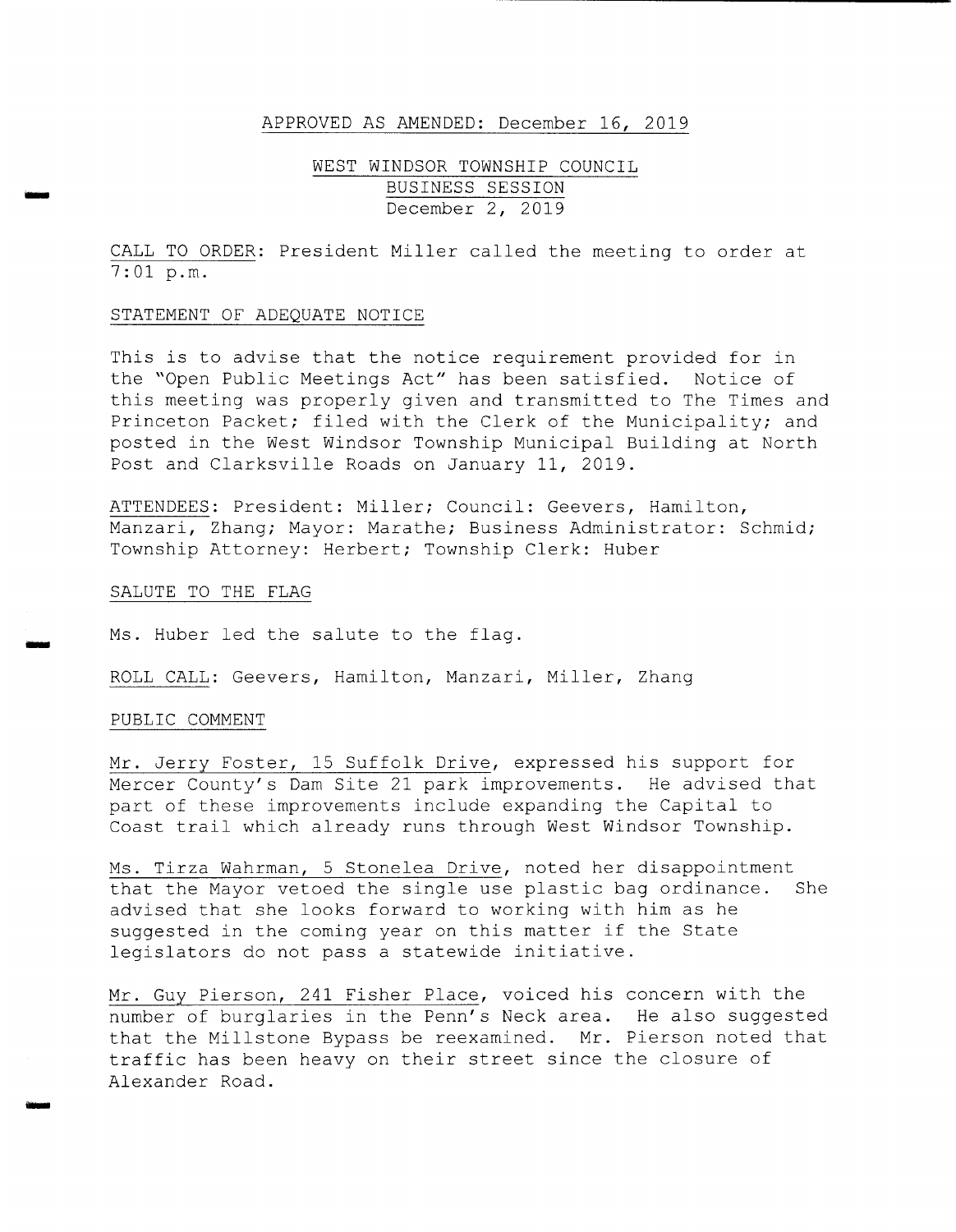Page 2 Business Session December 2, 2019

mai

تغيي

Ms. Shin-Yi Lin, 8 Harrison Lane, noted her displeasure with the veto of the single use plastic bag ordinance and encouraged Council to work together for <sup>a</sup> solution.

Mr. John Church, 11 Princeton Place, advised that the Township needs to continue to receive the Franchise Fee from Comcast at the current or higher rate going forward and that he is glad to see that this has not changed since the last contract. He noted that these funds are needed for the Township's budget.

## ADMINISTRATION COMMENTS

Chief Garofalo addressed the concerns of the recent rash of vehicle break-ins, especially in the Penn's Neck area. He advised that the Detectives are reviewing video footage and have had the K-9's working on this as well. Chief Garofalo advised that most of the vehicles were unlocked. He suggested that residents in all areas of the Township remain diligent with locking of cars, doors, and windows and to leave lights on.

Ms. Schmid announced the following:

- Public Works is currently working in Zone <sup>3</sup> and will be starting Zone 4 around December 4<sup>th</sup>. Please continue to check Township web-site for updates. She again reminded residents that once your area has been picked up to not place leaves back out until your week comes back around.
- Township Tree Lighting Ceremony will be on Sunday, December 8<sup>th</sup>, 2019 starting at 7:00 p.m. at the Ron Rodgers Arboretum
- 6th Annual Toy and Food Drive for all shelter pets is being conducted by the West Windsor Township Police K-9 Division
- Holiday Charity Food Drive for the Community Food Bank is being collected between December 2nd and December 14th at the Township Municipal Building

Mayor Marathe noted his appreciation for all the work that went into the single use plastic bag ordinance and looks forward to working on this in the future. He announced that as part of the upgrade to the Township web-site that the Township would like residents to submit photos to be used on the new site in 2020 . He advised that information regarding this will be posted on the Township web-site.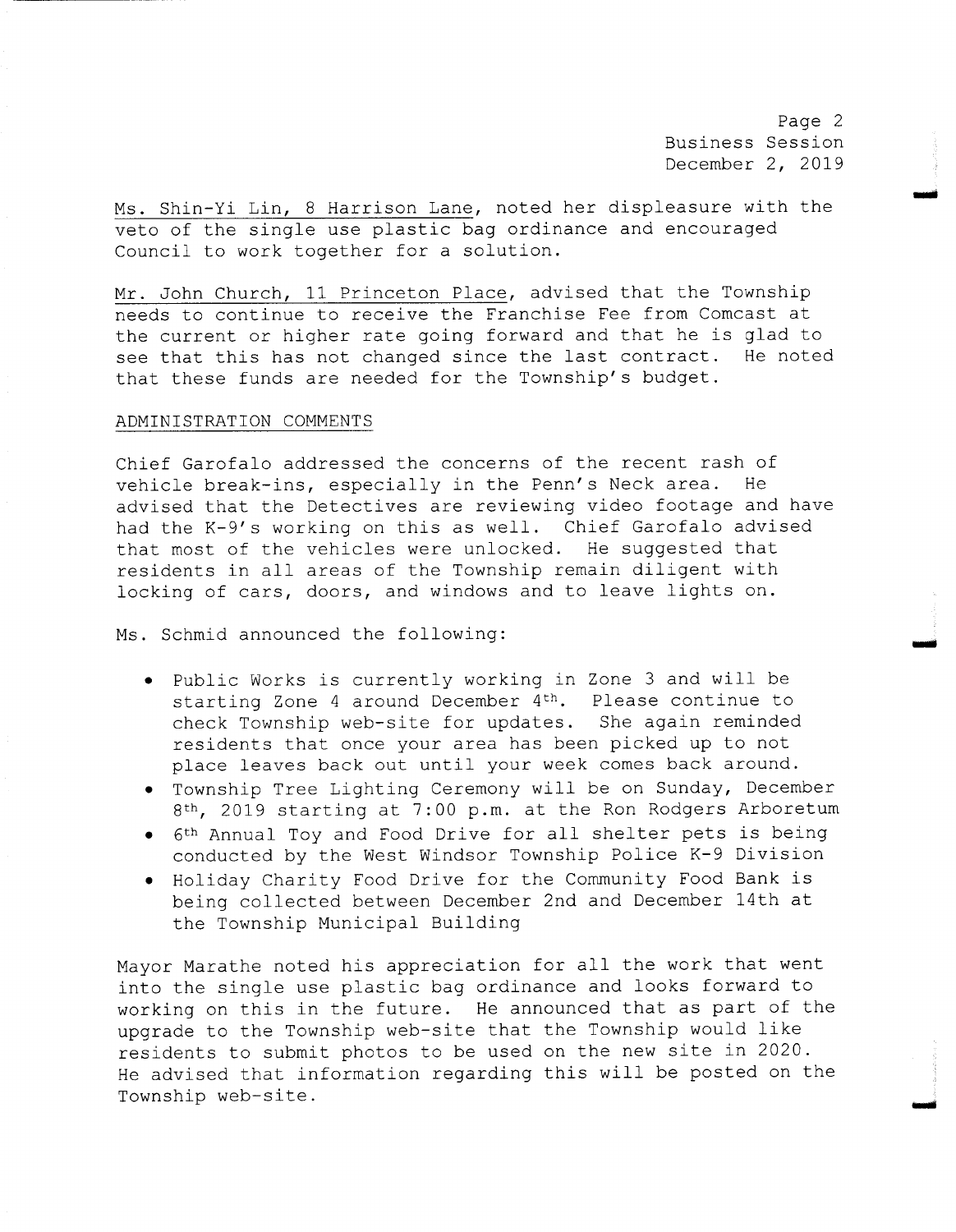Page 3 Business Session December 2, 2019

## COUNCIL MEMBER COMMENTS

aim

IMO

Ms . Geevers advised that she attended the New Jersey League of Municipalities Conference and attended many sessions, including ones on affordable housing, recycling, budgeting, and insurance. She noted she also attended the Sustainable Jersey luncheon where the Township once again received Silver Certification. Ms . Geevers advised that she toured Dam Site <sup>21</sup> and has concerns about the cost which could be as much as  $$20,000,000$  when completed.

Mr. Zhang expressed his disappointment with West Windsor not being in the forefront regarding the elimination of single use plastic bag legislation.

Ms. Manzari reminded residents that they should utilize sidewalks where available and not walk in the roadway. She thanked the officers whose quick thinking ensured there were no injuries with regard to the car stuck on the train tracks recently.

Ms. Hamilton requested that residents contact their legislators with regards to Senate Bill 4204 and advise them to say no to<br>this bill which will impact small businesses. She expressed her this bill which will impact small businesses. opinion on Dam Site <sup>21</sup> and that this area should be improved by the County Park Commission.

#### CHAIR/ CLERK COMMENTS

President Miller advised that she read the information on the County Park web- site with regard to the improvements being proposed and that she has mixed feelings about it. She noted that the Capital to Coast Trail addition along with all the other trails are good things. President Miller advised that she agrees with Mr. Pierson that some form of the Millstone Bypass should be done and urged the Planning Board to discuss this during their master plan update.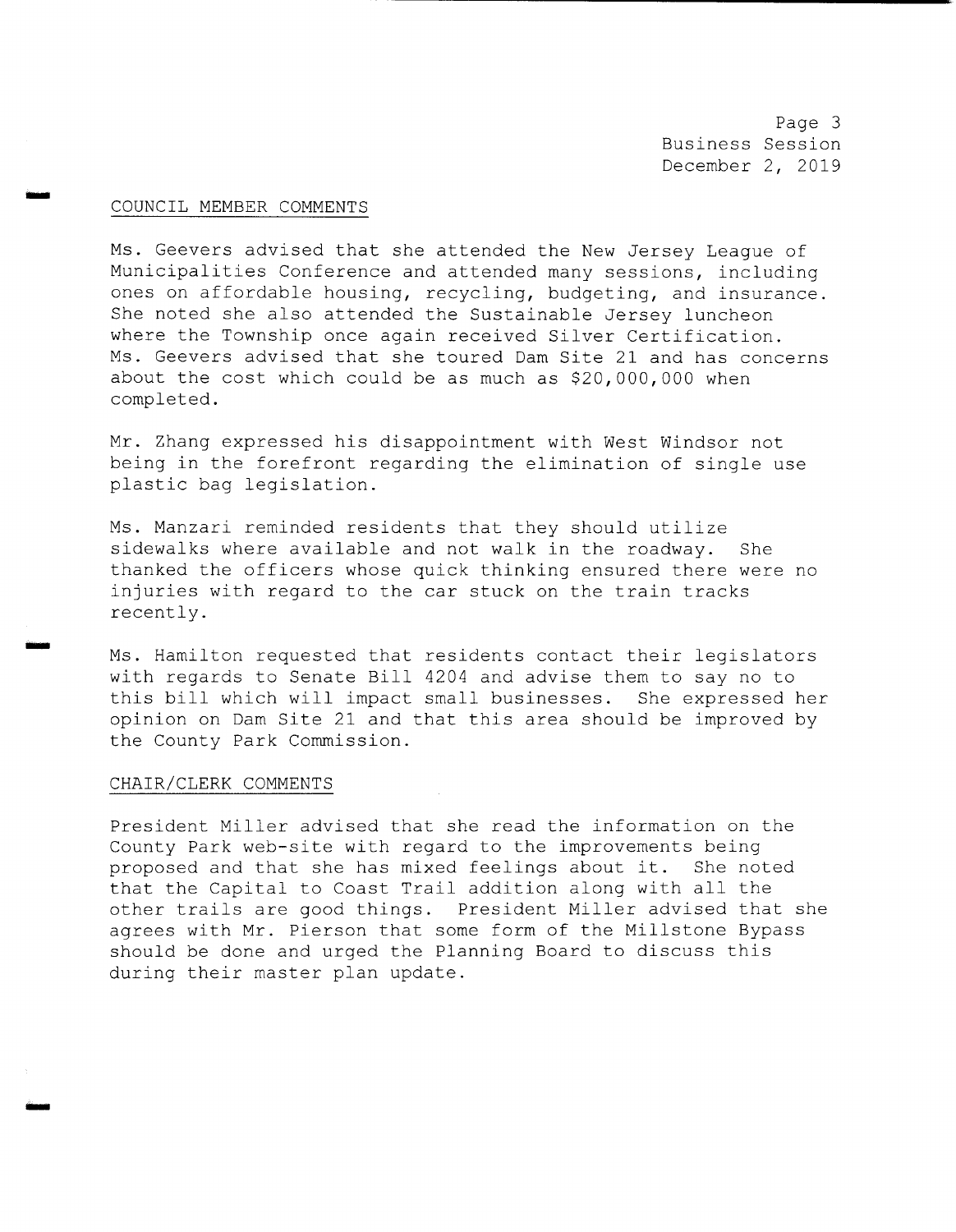Page <sup>4</sup> Business Session December 2, 2019

row

CONSENT AGENDA

MINUTES

October 28, 2019 Business Session - as amended October 28, 2019 Closed Session

BILLS & CLAIMS

Motion to approve consent agenda: Geevers Second: Zhang RCV: aye Geevers aye Hamilton aye Manzari aye Zhang aye Miller

Ms. Manzari requested that Resolution 2019-R258 be pulled from tonight's agenda.

RECOMMENDATIONS FROM ADMINISTRATION AND COUNCIL/CLERK

- 2019-R252 Authorizing the Business Administrator to Purchase through Winner Ford Three Police Interceptor Utility AWD Vehicles and Additional Factory Options for the Police Division -  $$102,512.40$
- 2019- R253 Authorizing the Business Administrator to Purchase through Emergency Accessories and Installations, Inc. Equipment for Three Police Interceptor Utility AWD Vehicles for the Police Division - \$29,976.45
- 2019- R254 Authorizing the Business Administrator to Purchase from American Tire New Jersey State Contract M8000 Tires for Public Works Vehicles - \$14,000.00

2019- R255 Authorizing the Mayor and Clerk to Execute <sup>a</sup> Professional Services Agreement with ATC Group Services for Environmental Site Investigation of Open Space Property 92 - Block 8 Lot 14.01 - \$14,904.00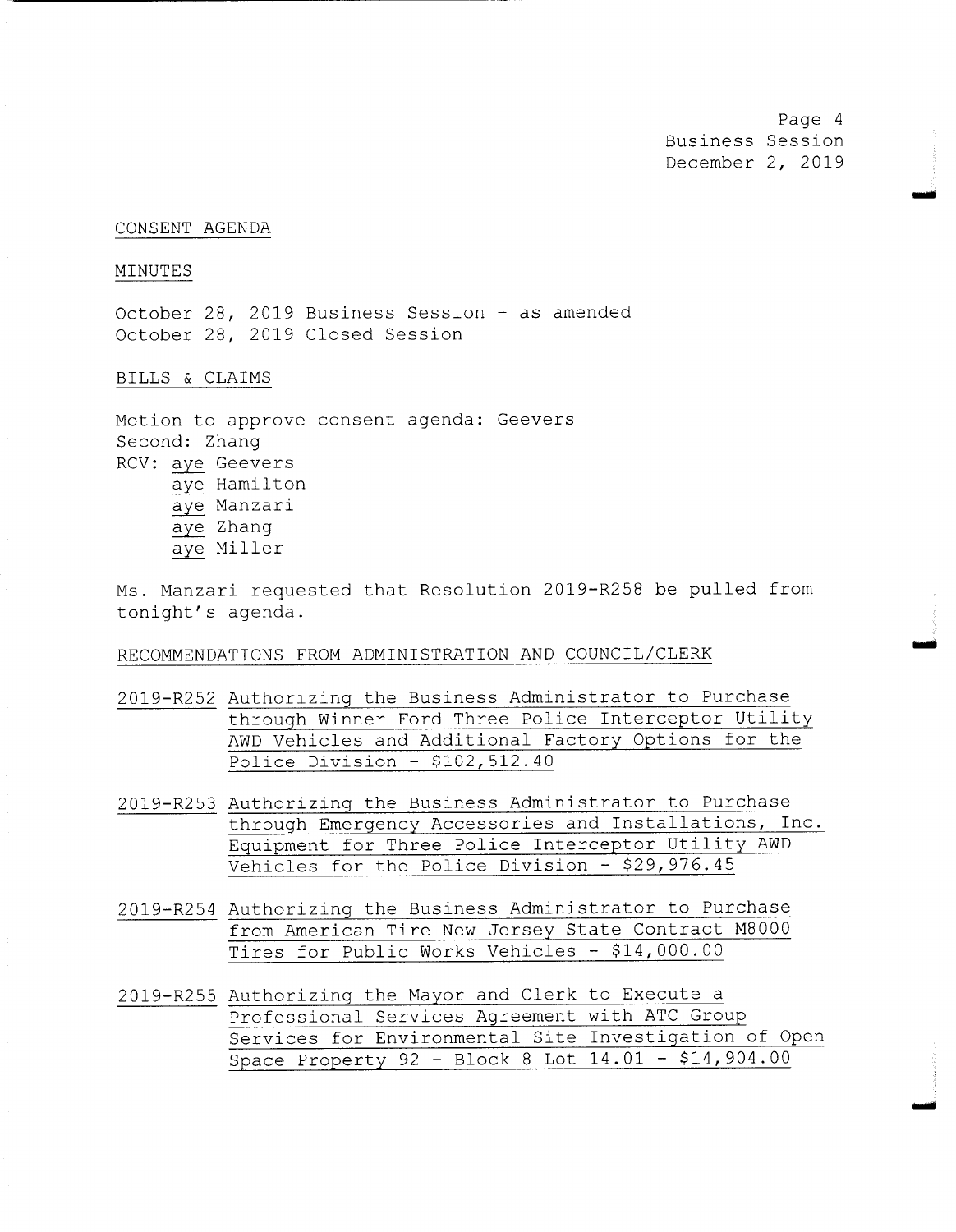Page 5 Business Session December 2, 2019

- 2019- R256 Authorizing the Mayor and Clerk to Execute the Memorandum of Understand ( MOU) between Boy Scout Troop 40 and West Windsor Township for the Use of One (1) Bay at the Schenck Farm
- 2019-R257 Authorizing the Mayor and Clerk to Execute a Land Development Performance Guarantee Agreement with Bear Brook Homes, LLC (PB 16-12)

Motion to approve resolutions 2019-R252 through 2019-R257: Geevers Second: Zhang

RCV: aye Geevers aye Hamilton aye Manzari aye Zhang aye Miller

r...

INTRODUCTION OF ORDINANCES

2019- 36 AN ORDINANCE TO ESTABLISH A SALARY AND WAGE PLAN FOR THE TOWNSHIP OF WEST WINDSOR AND PROVIDE FOR THE ADMINISTRATION THEREOF - FIREFIGHTERS/CAPTAINS

Motion to Introduce: Geevers Second: Manzari RCV: aye Geevers aye Hamilton aye Manzari aye Zhang aye Miller

Public Hearing: December 16, 2019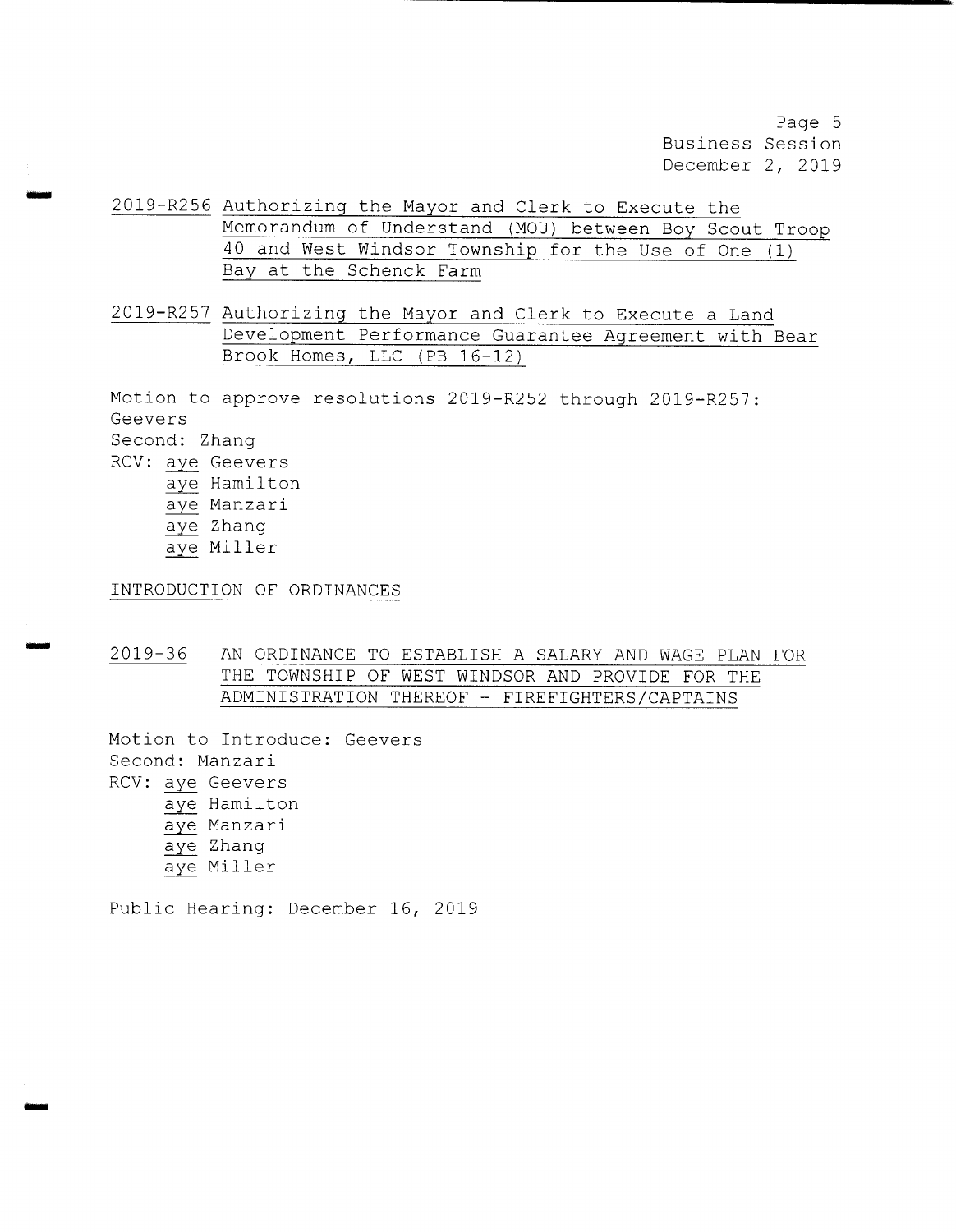Page 6 Business Session December 2, 2019

r.

mom

2019-37 AN ORDINANCE TO AMEND AND SUPPLEMENT CHAPTER 4 ADMINISTRATION OF GOVERNMENT ARTICLE II OFFICE OF MAYOR SECTIONS 4-4 EXECUTIVE POWER; 4-6 APPOINTMENT POWER; 4- ATTENDANCE AND PARTICIPATION IN COUNCIL MEETINGS; SPECIAL MEETINGS; ARTICLE III COUNCIL SECTION 4-16 PUBLIC MEETINGS; ARTICLE V SECTION 4-20 BUDGET & EXPENDITURES; ARTICLE XIII SECTIONS 4-61 ENVIRONMENTAL COMMISSION; 4-64 PARKING AUTHORITY; 4-68 ZONING BOARD OF ADJUSTMENT

Motion to Introduce: Manzari Second: Zhang RCV: aye Geevers aye Hamilton aye Manzari aye Zhang aye Miller

Public Hearing: December 16, 2019

2019- 38 AN ORDINANCE GRANTING RENEWAL OF MUNICIPAL CONSENT TO COMCAST CABLEVISION OF CENTRAL NEW JERSEY, INC TO CONSTRUCT, CONNECT, OPERATE AND MAINTAIN A CABLE TELEVISION SYSTEM IN THE TOWNSHIP OF WEST WINDSOR, NEW JERSEY

Motion to Introduce: Manzari Second: Geevers RCV: aye Geevers aye Hamilton aye Manzari aye Zhang aye Miller

Public Hearing: December 16, 2019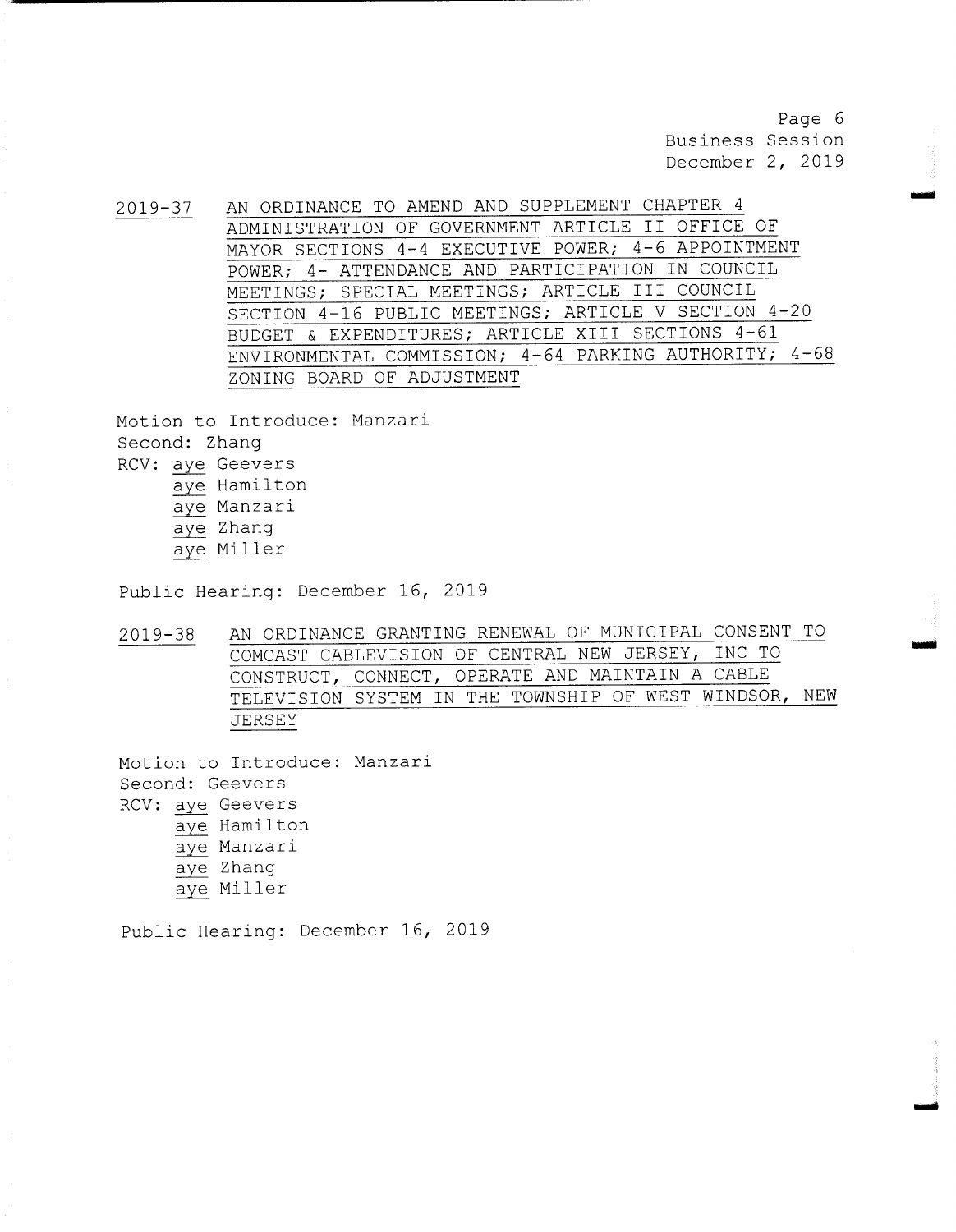Page <sup>7</sup> Business Session December 2, 2019

## ADDITIONAL PUBLIC COMMENT

Now

wOrw

Ms. Donna Kaye, 23 Saratoga Drive, noted she was very hopeful that the single use plastic bag ordinance would have been approved. She advised she read the Mayor's veto message and is hoping he will work to pass this legislation in the near future .

Mr. Guy Pierson, 241 Fisher Place, encouraged the County and State to realign Washington Road going into Princeton similar to the way it is coming out.

Ms. Andrea Mandel, 46 Ellsworth Drive, noted she was at the first meeting for Dam Site <sup>21</sup> and noted the many attributes the area has right now as <sup>a</sup> nature preserve.

Mr. Gene O'Brien, 13 Greene Drive, advised that on Ordinance 2019- <sup>37</sup> on page <sup>3</sup> the word " as" should be added back in. He also noted that as part of the review of the circulation plan during the master plan that the Millstone Bypass will be reviewed.

#### COUNCIL REPORTS/DISCUSSION TOPICS/NEW BUSINESS

Ms. Geevers noted that the Planning Board will continue their review of the land use element of the master plan at their December 4th meeting.

#### ADJOURNMENT

Motion to adjourn was made by Council President Miller at 7 : 53 p. m.

Gay M. Aluber<br>Gay M. Huber Alison Miller

Township Clerk Council President West Windsor Township West Windsor Township

r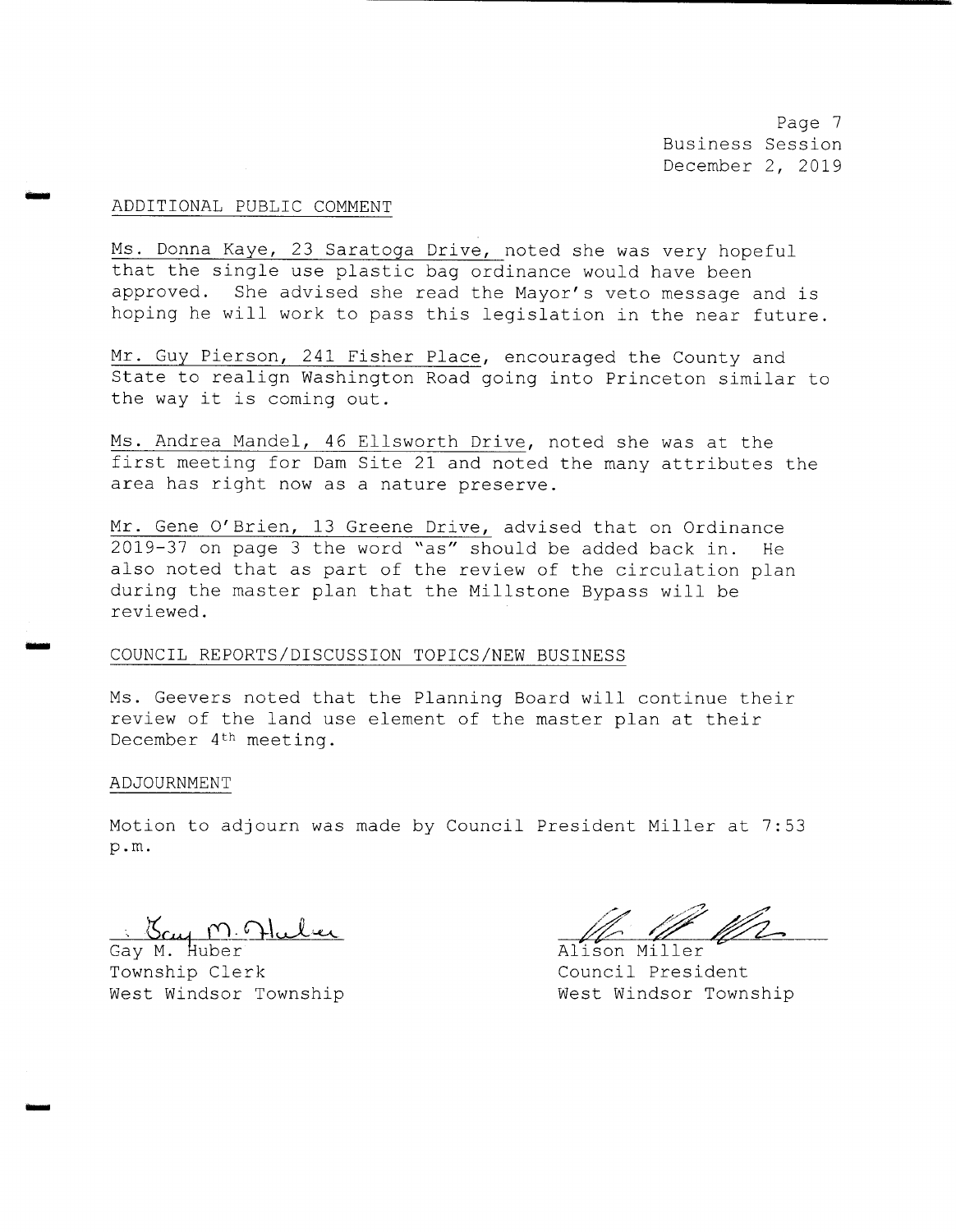maii

 $\label{eq:2} \frac{1}{\sqrt{2}}\left(\frac{1}{\sqrt{2}}\right)^{2} \left(\frac{1}{2}\right)^{2} \left(\frac{1}{2}\right)^{2} \left(\frac{1}{2}\right)^{2} \left(\frac{1}{2}\right)^{2} \left(\frac{1}{2}\right)^{2} \left(\frac{1}{2}\right)^{2} \left(\frac{1}{2}\right)^{2} \left(\frac{1}{2}\right)^{2} \left(\frac{1}{2}\right)^{2} \left(\frac{1}{2}\right)^{2} \left(\frac{1}{2}\right)^{2} \left(\frac{1}{2}\right)^{2} \left(\frac{1}{2}\right)^{2} \left(\$  $\label{eq:2} \frac{1}{2} \int_{\mathbb{R}^3} \frac{1}{\sqrt{2}} \, \frac{1}{\sqrt{2}} \, \frac{1}{\sqrt{2}} \, \frac{1}{\sqrt{2}} \, \frac{1}{\sqrt{2}} \, \frac{1}{\sqrt{2}} \, \frac{1}{\sqrt{2}} \, \frac{1}{\sqrt{2}} \, \frac{1}{\sqrt{2}} \, \frac{1}{\sqrt{2}} \, \frac{1}{\sqrt{2}} \, \frac{1}{\sqrt{2}} \, \frac{1}{\sqrt{2}} \, \frac{1}{\sqrt{2}} \, \frac{1}{\sqrt{2}} \, \frac{1}{\sqrt{2}} \, \frac$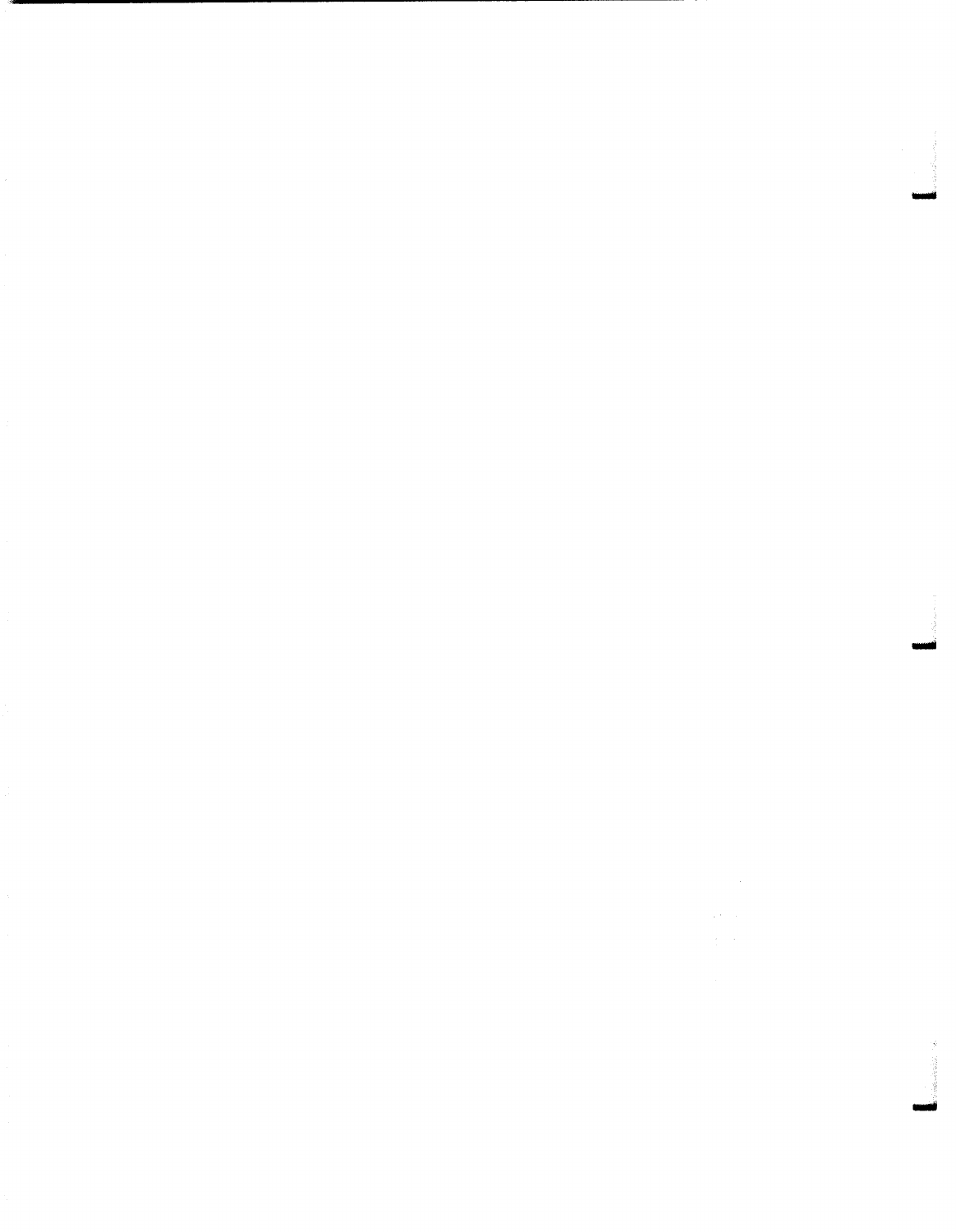## List of Bills - (100001) CASH - PNC - CURRENT DISBURSEMENTS CURRENT FUND

| Check# | Vendor                         |                                                                       | Description |                                                                                                                                                                                                                                                                                                                                                                                                    |                  | Account PO Payment Check Total |          |
|--------|--------------------------------|-----------------------------------------------------------------------|-------------|----------------------------------------------------------------------------------------------------------------------------------------------------------------------------------------------------------------------------------------------------------------------------------------------------------------------------------------------------------------------------------------------------|------------------|--------------------------------|----------|
|        | 72750 5822 - ABDUL KOOMSON     | 10530273 ENGINEERING - TRAVEL EXPENSE                                 |             | PO 52030 2019 BLANKET - MILEAGE REIMBURSEMEN                                                                                                                                                                                                                                                                                                                                                       | 225.00           | 225.00                         | 225.00   |
|        |                                | 10514278 EMERGENCY SERVICES - VEHICLE REPAIR                          |             | 72751 41 - AL'S SUNOCO 6 2343 2019 BLANKET - VEHICLE MAINTENANCE                                                                                                                                                                                                                                                                                                                                   | 560.28           | 560.28<br>560.28               |          |
|        | 10503273                       | COUNCIL - TRAVEL EXPENSE                                              |             | 72752 5675 - ALLISON D. SHEEHAN PO 53625 MILEAGE REIMBURSEMENT FOR 9/5, 9/12                                                                                                                                                                                                                                                                                                                       | 96.00            | 96.00                          | 96.00    |
|        |                                | 10544355 FACILITIES - TIRES & TUBES                                   |             | 72753 761 - AMERICAN TIRE & AUTO CARE PO 52162 2019 BLANKET - ALIGNMENTS FOR PICK-                                                                                                                                                                                                                                                                                                                 | 974.08           | 974.08                         | 974.08   |
|        |                                | 10556270 UTILITY EXPENSES - TELEPHONE                                 |             | 72754 4405 - ANTHONY CHREPTA <b>PO 52743</b> 2019 BLANKET - QUARTERLY REIMBURSEM                                                                                                                                                                                                                                                                                                                   | 90.00            | 90.00                          | 90.00    |
|        | 72755 940 - BARRY MORRIS       | 10551280 GROUP INSURANCE - VISION CARE                                |             | REIMBURSE FOR EYE EXAM AND/OR CORRE                                                                                                                                                                                                                                                                                                                                                                | 350.00           | 350.00<br>350.00               |          |
|        |                                | 10540278 PUBLIC WORKS - VEHICLE REPAIR                                |             | $72756$ 220 - BCI TRUCK INC. $PQ$ 53508 2019 BLANKET - AUTOMOTIVE PARTS FOR                                                                                                                                                                                                                                                                                                                        | 798.20           | 198.20                         | 798.20   |
|        |                                | 101105 APPROPRIATION RESERVE- GRANT FUNDS                             |             | 72757 5769 - BORTEK INDUSTRIES, INC. PO 53571 RENTAL OF SIDEWALK SWEEPER WEEK OF                                                                                                                                                                                                                                                                                                                   | 1,788.00         | 1,788.00                       | 1,788.00 |
|        | 72758 722 - BRENDA SIRKIS      | 10538272   CONST OFFL - TRAINING/EDUCATIONAL                          |             | PO 52240 2019 BLANKET - CJCOA LUNCH MEETING                                                                                                                                                                                                                                                                                                                                                        | 15.00            | 15.00                          | 15.00    |
|        |                                | 10518357 POLICE - UNIFORMS                                            |             | 72759 3608 - BRIAN JANY 67 100 100 100 2019 CLOTHING ALLOWANCE - KOHL'S 8/                                                                                                                                                                                                                                                                                                                         | 211.96           | 211.96                         | 211.96   |
|        |                                |                                                                       |             | $\begin{array}{ccccccccc} 72760 & & 4702 & - & \textbf{BURGIS ASSOCIATES, INC.} & & & \textbf{PO} & 52083 & 2019 BLANKET & - & LAND USE PLANNING C & & & 8,250.00 \\ & & & & & \textbf{LAND USE} & - & \textbf{CONSULTANT FEES} & & & \textbf{B.250.00} & & & \textbf{S.250.00} & & & \textbf{S.250.00} & & & \textbf{S.250.00} & & & \textbf{S.250.00} & & & \textbf{S.250.00} & & & \textbf{S.2$ |                  | 8,250.00                       | 8,250.00 |
|        | 10542278<br>10544278           | SEWER SYSTEM - VEHICLE REPAIR<br>FACILITIES - VEHICLE REPAIR          |             | 72761 3523 - C & M AUTO PARTS, INC. PO 52131 2019 BLANKET - NON-OEM AUTO PARTS &                                                                                                                                                                                                                                                                                                                   | 422.49<br>153.05 | 575.54                         | 575.54   |
|        |                                | 10524210 SENIOR CITIZEN - CONSULTANT FEES                             |             | 72762 2925 - CANDACE WOODWARD-CLOUGH PO 52059 2019 BLANKET - BALLROOM DANCING CLA                                                                                                                                                                                                                                                                                                                  | 240.00           | 240.00                         | 240.00   |
|        | 10551280                       | 72763 1075 - CHERYL JOHNSTON-WILLOIS<br>GROUP INSURANCE - VISION CARE |             | REIMBURSE FOR EYE EXAM AND/OR CORRE                                                                                                                                                                                                                                                                                                                                                                | 450.00           | 450.00                         | 450.00   |
|        | $72764$ $4051$ - CHRISTINE COX | 10551299 GROUP INSURANCE - MISC SERVICES                              |             | PO 53585 HEALTH OPT OUT REIMBURSEMENT FOR 20                                                                                                                                                                                                                                                                                                                                                       | 1,500.00         | 1,500.00<br>1,500.00           |          |
|        |                                | 10506273 FIN ADM - TRAVEL EXPENSE                                     |             | 72765 5534 - CHRISTINE WALKO 63629 REIMBURSEMENT FOR MILEAGE FOR TRAIN                                                                                                                                                                                                                                                                                                                             | 130.80           | 130.80                         | 130.80   |
|        | 10556270                       | UTILITY EXPENSES - TELEPHONE                                          |             | 72766 5484 - CHRISTOPHER ORAVSKY 600 PO 52745 2019 BLANKET - QUARTERLY REIMBURSEM                                                                                                                                                                                                                                                                                                                  | 90.00            | 90.00                          | 90.00    |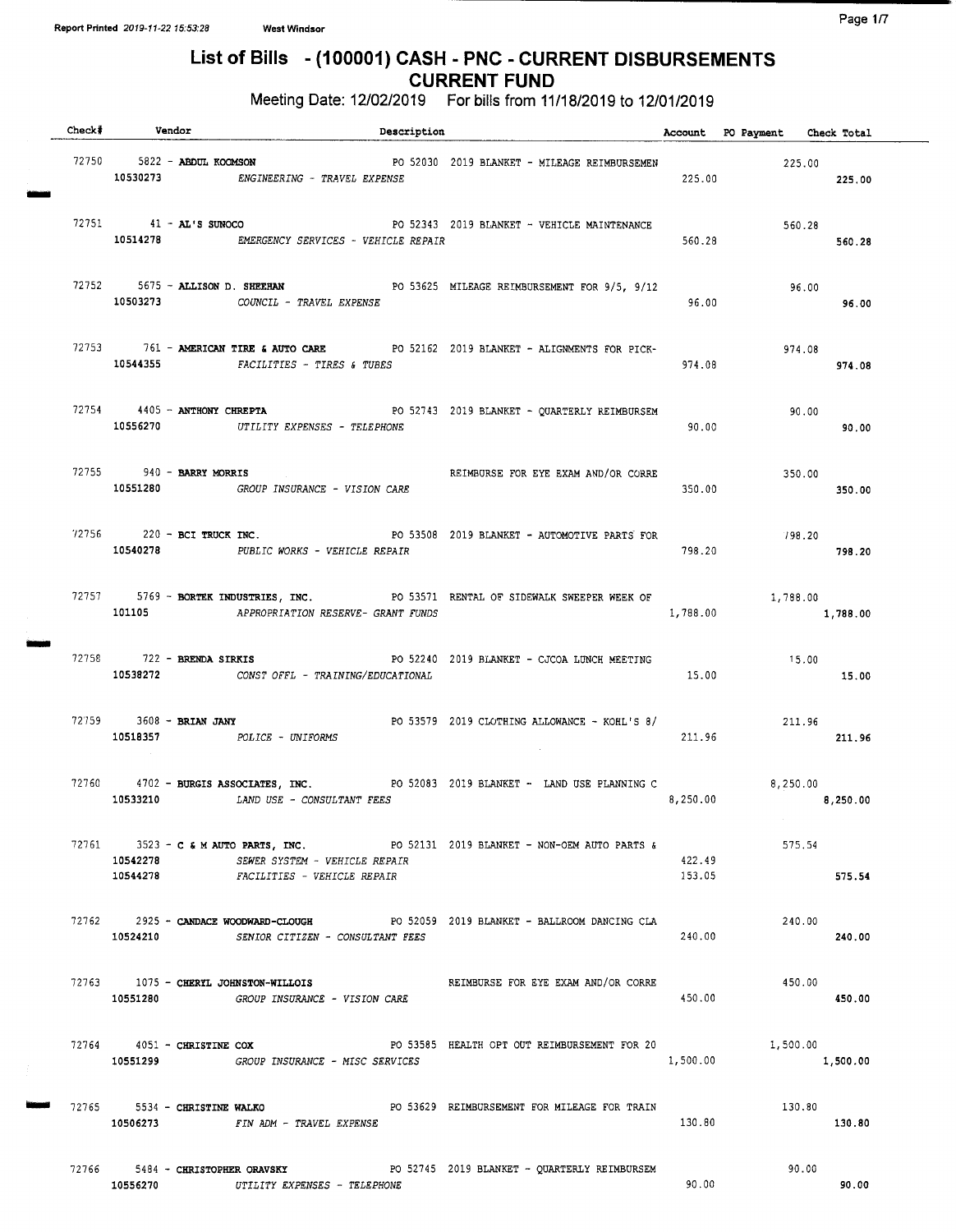# List of Bills - ( 100001) CASH - PNC - CURRENT DISBURSEMENTS CURRENT FUND

|       | Check# Vendor               | Description                                                                                                                         |                                                                                                  |          | Account PO Payment Check Total |          |
|-------|-----------------------------|-------------------------------------------------------------------------------------------------------------------------------------|--------------------------------------------------------------------------------------------------|----------|--------------------------------|----------|
|       |                             | 10504268 ADM - TECH/COMPUTER SRVCS                                                                                                  |                                                                                                  | 18.70    | 18.70                          | 18.70    |
|       | 72768 5760 - COMCAST        | 10556270 UTILITY EXPENSES - TELEPHONE                                                                                               | PO 52189 2019 BLANKET - A/C#8499 05 245 0102                                                     | 204.90   | 204.90<br>204.90               |          |
|       |                             | 10542266 SEWER SYSTEM - TECH/SPEC EQUIP MAINT                                                                                       | 72769 784 - CUES INC. THE REPORT OF STRAIN OF STRAIN ORDER TO A SERVE                            | 369.99   | 369.99<br>369.99               |          |
|       |                             | 10544354 FACILITIES - TECH/SPECIAL SUPP.                                                                                            | 72770 1857 - DIAMOND M LUMBER CO. INC. PO 52331 2019 BLANKET - MISC LUMBER & ASSORT 3,675.00     | 3,675.00 |                                | 3,675.00 |
|       | 72771 559 - DIANE GOLDSTEIN | 10551280 GROUP INSURANCE - VISION CARE                                                                                              | REIMBURSE FOR EYE EXAM AND/OR CORRE                                                              | 450.00   | $450.00$ $450.00$              |          |
|       |                             | 10538272 CONST OFFL - TRAINING/EDUCATIONAL                                                                                          | 72772 58 - DOMENICK CARDARELLI PO 52244 2019 BLANKET - CJCOA LUNCH MEETING                       | 15.00    | 15.00<br>15.00                 |          |
|       |                             | 10524231 SENIOR CITIZEN - MEALS                                                                                                     | 72773 1820 - DONNA FUCETOLA PO 53650 REIMBURSEMENT FOR SENIOR CAFE SUPPL                         | 120.42   | 120.42                         | 120.42   |
|       |                             | 10556270 UTILITY EXPENSES - TELEPHONE                                                                                               | 72774 4978 - DOUGLAS FRUEH PO 52746 2019 BLANKET - QUARTERLY REIMBURSEM                          | 90.00    | 90.00                          | 90.00    |
|       |                             | $10620210$ ANIMAL CONTROL (ILSA) - O.E.                                                                                             | 72775 3348 - EAST WINDSOR TOWNSHIP POST932 2019 BLANKET - PER RESOLUTION # 201                   | 692.00   | 692.00<br>692.00               |          |
|       |                             | 10542354 SEWER SYSTEM - TECH/SPECIAL SUPP.                                                                                          | 72776 2730 - EVOQUA WATER TECHNOLOGIES LLC PO 52100 2019 BLANKET - BIOXIDE FOR SOUTH PO 6,711.55 | 6,711.55 |                                | 6,711.55 |
| 72777 | 10514278                    | 214 - FIRE APPARATUS REPAIR INC.<br>EMERGENCY SERVICES - VEHICLE REPAIR                                                             | PO 52358 2019 BLANKET FOR FIRE APPARATUS REP                                                     | 1,313.94 | 1,313.94                       | 1,313.94 |
|       |                             | 10518354 POLICE - TECH/SPECIAL SUPP.                                                                                                | 72778 1131 - FRANK ZICHA 120 120 13646 REIMBURSEMENT FOR K9 EQUIPMENT & A                        | 247.78   | 247.78                         | 247.78   |
|       | 72779 606 - GAY M. HUBER    | 10503209 COUNCIL - CONF. & SEMINARS                                                                                                 | PO 53626 REIMBURSE FOR ONLINE PURCHASE OF TI                                                     | 70.00    | 70.00                          | 70.00    |
|       | 72780 606 - GAY M. HUBER    |                                                                                                                                     | PO 53628 REIMBURSEMENT FOR MCCAFFREY'S PLATT                                                     | 222.73   | 222.73                         | 222.73   |
|       |                             | 10501207 CLERK - CODIFICATION                                                                                                       | 72781 226 - GENERAL CODE PUBLISHERS 60 2019 BLANKET - SUPPLEMENTS TO THE T                       | 6,801.55 | 6,801.55                       | 6,801.55 |
|       |                             | 72782 1740 - GLOUCESTER COUNTY POLICE ACADEMY PO 53564 REGISTRATION - BRIAN JANY FOR "SEX<br>10518272 POLICE - TRAINING/EDUCATIONAL |                                                                                                  | 40.00    | 40.00                          | 40.00    |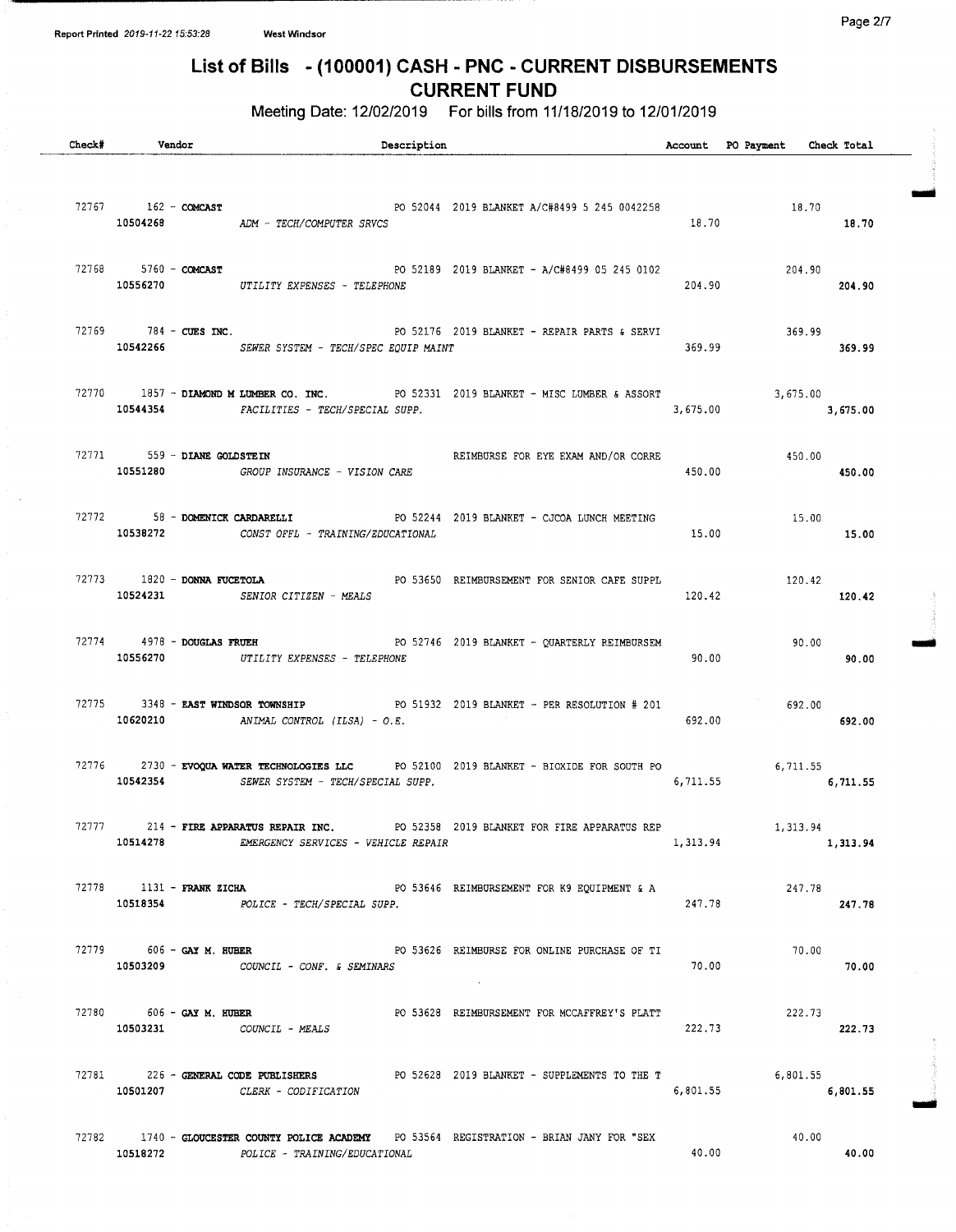MIMI

MIMM

ONO

| Check# Vendor                      | Description                                                                                                                                                               |          | Account PO Payment Check Total |                    |
|------------------------------------|---------------------------------------------------------------------------------------------------------------------------------------------------------------------------|----------|--------------------------------|--------------------|
| 72783 $4692 - GT MID ATLANTIC$     | PO 52178 2019 BLANKET - PARTS & SUPPLIES FOR 2,464.23<br>10540266 PUBLIC WORKS - TECH/SPEC EQUIP MAINT                                                                    |          | 2,464.23 2,464.23              |                    |
|                                    | 72784 4851 - HAMILTON CAR WASH PO 52179 2019 BLANKET - TRUCK WASH FOR PICK<br>10540278 PUBLIC WORKS - VEHICLE REPAIR                                                      | 14.00    | 14.00                          | 14.00              |
| 72785 5845 - HANS WARNEBOLD        | PO 52413 2019 BLANKET - CJCOA LUNCH MEETING<br>10538272 CONST OFFL - TRAINING/EDUCATIONAL                                                                                 | 15.00    | 15.00                          | 15.00              |
| 10518241 POLICE - PRINTING         | 72786 232 - HERMITAGE PRESS INC. PO 53580 NOTICE TO COURT OF PERSONAL INJURY,                                                                                             | 395.00   | 395.00                         | 395.00             |
| 10504241 ADM - PRINTING            | 72787 232 - HERMITAGE PRESS INC. PO 53608 #10 WINDOW ENVELOPES - PER 10/30/19 1,129.00                                                                                    | 1,129.00 |                                | 1,129.00           |
|                                    | 10518354 POLICE - TECH/SPECIAL SUPP.                                                                                                                                      | 428.30   | 428.30                         | 428.30             |
| 10518238                           | 72789 5706 - INSTITUTE FOR FORENSIC PSYCHOLOGY PO 53552 2/13/19 FITNESS FOR DUTY PSYCHOLOGI 1,750.00<br>POLICE - PHYSICALS & M.D.                                         | 1,750.00 | 1,750.00                       |                    |
|                                    | 72790 2975 - INTERSTATE BATTERIES PO 52180 2019 BLANKET - AUTOMOTIVE BATTERIES 1,141.50<br>10540278 PUBLIC WORKS - VEHICLE REPAIR<br>10544278 FACILITIES - VEHICLE REPAIR | 315.85   | 825.65 1,141.50                |                    |
| 72791 238 - KENNCO LLC<br>10540266 | PO 52193 2019 BLANKET - SHOP SUPPLIES, RENTA<br>PUBLIC WORKS - TECH/SPEC EQUIP MAINT                                                                                      | 294.20   | 294.20                         | 294.20             |
|                                    | 72792 238 - KENNICO LLC 2019 BLANKET ~ EMS SUPPLIES<br>10514354 EMERGENCY SERVICES - TECH/SPECIAL SUPP.                                                                   | 42.00    | 42.00                          | 42.00              |
| 72793 5749 - JAREK RADZIMIERSKI    | PO 52052 2019 BLANKET - INTERNATIONAL BALLRO<br>10524210 SENIOR CITIZEN - CONSULTANT FEES                                                                                 | 480.00   | 480.00                         | 480.00             |
|                                    | 72794 3838 - JOHN WHITE JR. 2019 BLANKET - CJCOA LUNCH MEETING<br>10538272 CONST OFFL - TRAINING/EDUCATIONAL                                                              | 15.00    | 15.00                          | 15.00              |
| 72795 5944 - M.R. JOHN             | PO 53127 2019 BLANKET - RENTAL OF TEMPORARY<br>10553235 BLDG & GROUNDS - OTHER RENTAL                                                                                     | 477.18   | 477.18                         | 477.18             |
| 72796 3839 - JONATHAN BAIN         | PO 52749 2019 BLANKET - QUARTERLY REIMBURSEM<br>10556270 UTILITY EXPENSES - TELEPHONE                                                                                     | 90.00    | 90.00                          | 90.00              |
| $72797$ 1266 - JOSEPH GRIBBINS     | PO 53619 REIMBURSEMENT FOR FIRE INSPECTOR RE<br>10514272 EMERGENCY SERVICES - TRAINING/EDUCA.                                                                             | 91.00    | 91.00                          | 91.00              |
| 10538272                           | 72798 1264 - LONNIE BALDINO PO 52250 2019 BLANKET - CJCOA LUNCH MEETING<br>CONST OFFL - TRAINING/EDUCATIONAL                                                              | 15.00    | 15.00                          | $\overline{15.00}$ |
|                                    | 72799 1146 - M & W COMMUNICATIONS PO 53431 SUPPLY/INSTALL REPLACEMENT BACK-UP                                                                                             |          | 211.25                         |                    |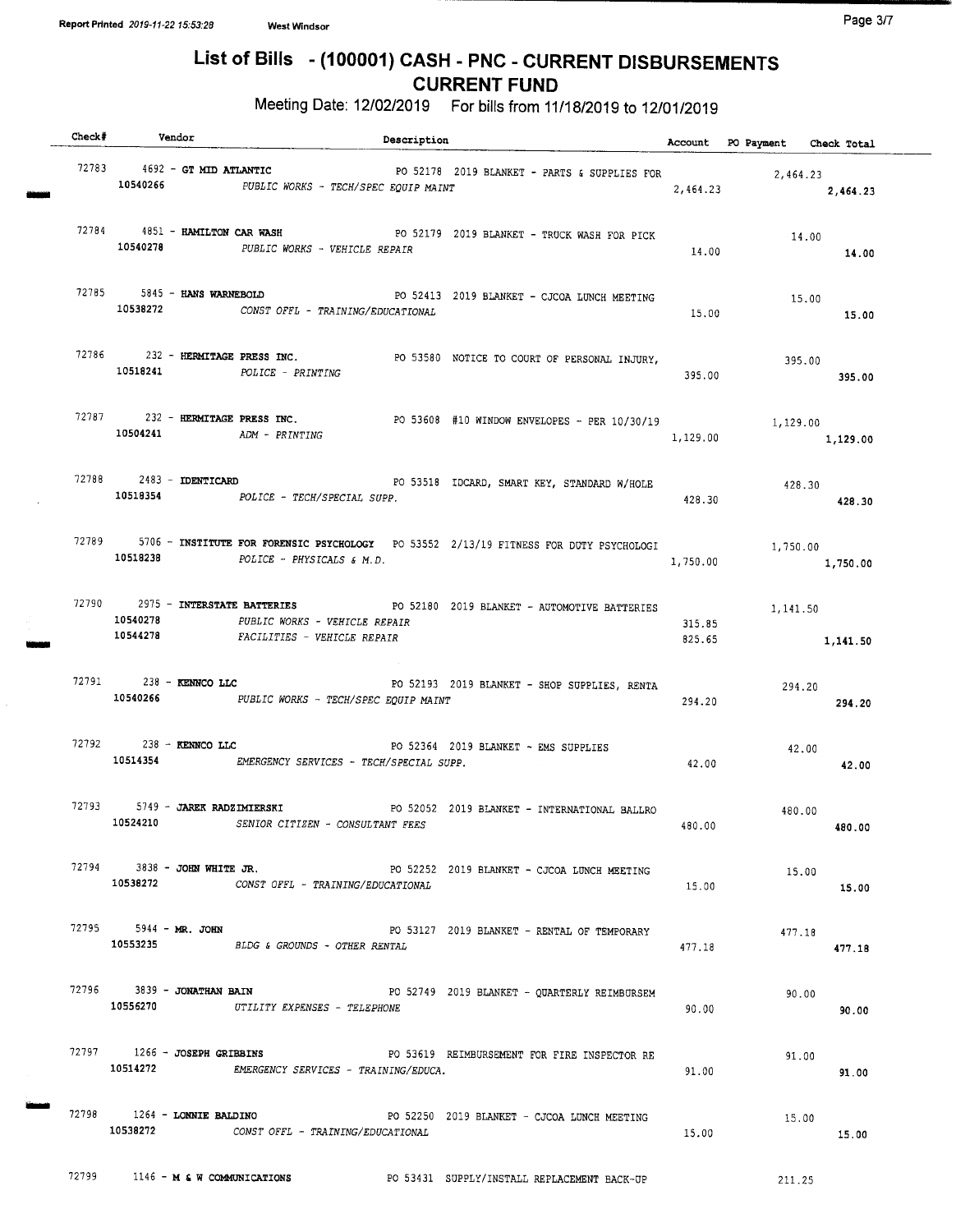## List of Bills - ( 100001) CASH - PNC - CURRENT DISBURSEMENTS CURRENT FUND

|       | Check# Vendor            | Description                                                                                                                                                                 |                  | Account PO Payment Check Total |           |  |
|-------|--------------------------|-----------------------------------------------------------------------------------------------------------------------------------------------------------------------------|------------------|--------------------------------|-----------|--|
|       |                          | 10504354 ADM - TECH/SPECIAL SUPP.                                                                                                                                           | 211.25           |                                | 211.25    |  |
|       | 72800 2580 - MAILFINANCE | PO 53575 MAINTENANCE CONTRACT/LEASE PAYMENT<br>10650251 COURT - SERVICE/MAINT CONTRACTS                                                                                     | 506.97           | 506.97                         | 506.97    |  |
| 72801 | 10618599                 | 6042 - MANCHESTER TWP POLICE FOUNDATION PO 53521 REGISTRATION - BRIAN JANY FOR "NOT<br>POLICE - WWPRSD - CLASS III OFFICERS                                                 | 50.00            | 50.00                          | 50.00     |  |
|       |                          | 72802 580 - MARK LEE THE SERIES OF STRING PO 53611 REIMBURSEMENT FOR GAS FOR CAR #59 T<br>10557315 GASOLINE - UNLEADED                                                      | 36.00            | 36.00                          | 36.00     |  |
|       | 72803 580 - MARK LEE     | PO 53642 REIMBURSE FOR UNIFORM BOOTS - LA PO<br>10518357 POLICE - UNIFORMS                                                                                                  | 125.98           | 125.98                         | 125.98    |  |
|       |                          | 72804 580 - MARK LEE<br>PO 53649 2019 CLOTHING ALLOWANCE<br>10518357 POLICE - UNIFORMS                                                                                      | 679.10           | 679.10                         | 679.10    |  |
|       |                          | 72805 517 - MARYLOUISE TARR <b>EXAMPLE 20 FO 53586 HEALTH</b> OPT OUT REIMBURSEMENT FOR 20<br>10551299 GROUP INSURANCE - MISC SERVICES                                      | 3,000.00         | 3,000.00                       | 3,000.00  |  |
|       | 10536223                 | 72806 657 - MASON GRIFFIN & PIERSON 60 PO 52090 2019 BLANKET - LEGAL SERVICES TO 20<br>ZONING BOARD - LEGAL FEES                                                            | 274.15           | 274.15                         | 274.15    |  |
|       |                          | 72807 257 - MC MASTER CARR SUPPLY CO. PO 52101 2019 BLANKET - PURCHASE HARDWARE &<br>10542354 SEWER SYSTEM - TECH/SPECIAL SUPP.<br>10544354 FACILITIES - TECH/SPECIAL SUPP. | 561.07<br>229.59 | 790.66                         | 790.66    |  |
|       | 10553204                 | 72808 3503 - MCMULLEN'S PLUMBING & DRAIN PO 53587 POLICE/COURT FACILITY - CLEAR CLOGG<br>BLDG & GROUNDS - BLDG REPAIR & MAINT                                               | 185,00           | 185.00                         | 185.00    |  |
|       | 10558220                 | 72809 460 - MERCER CO. IMPROVEMENT AUTHORITY PO 51933 2019 BLANKET - AS PER RESOLUTION 20<br>REFUSE COLLECTION - RECYCLING                                                  |                  | 27,302.83<br>27,302.83         | 27,302.83 |  |
|       | 10509209                 | 72810 5193 - MERCER COUNTY ASSESSOR'S ASSOC. PO 53635 REGISTRATION - NATASHA PACERA, ANNU<br>ASSESSMENT - CONF. & SEMINARS                                                  | 45.00            | 45.00                          | 45.00     |  |
|       |                          | 72811 436 - MILLER PORTER & MULLER PO 52086 2018 BLANKET - LAND USE LEGAL SERVI<br>10533223 LAND USE - LEGAL FEES                                                           | 280.00           | 280.00                         | 280.00    |  |
|       | 10524210                 | PO 52051 2019 BLANKET - SENIOR CORE BALANCE<br>72812 4361 - MIM-MULTISPORT, INC.<br>SENIOR CITIZEN - CONSULTANT FEES                                                        | 150.00           | 150.00                         | 150.00    |  |
|       |                          | 72813 3847 - NEW JERSEY ADVANCE MEDIA PO 52122 2019 BLANKET - LEGAL ADS FOR CLERKS<br>10501202 CLERK - ADVERTISING LEGAL                                                    | 16.53            | 16.53                          | 16.53     |  |
|       |                          | PO 53532 PHCC PLUMBING BOOKS PER EMAIL QUOTE<br>$72814$ 6088 - NEW JERSEY PHCC<br>10538305 CONST OFFL - BOOKS, MAGAZINES                                                    | 264.00           | 264.00                         | 264.00    |  |
|       | 72815 228 - NJACCHO      | PO 53546 REGISTRATION - JILL SWANSON FOR 201<br>10521248 BOARD OF HEALTH - PUBLIC HEALTH SERVICES                                                                           | 15.00            | 15.00                          | 15.00     |  |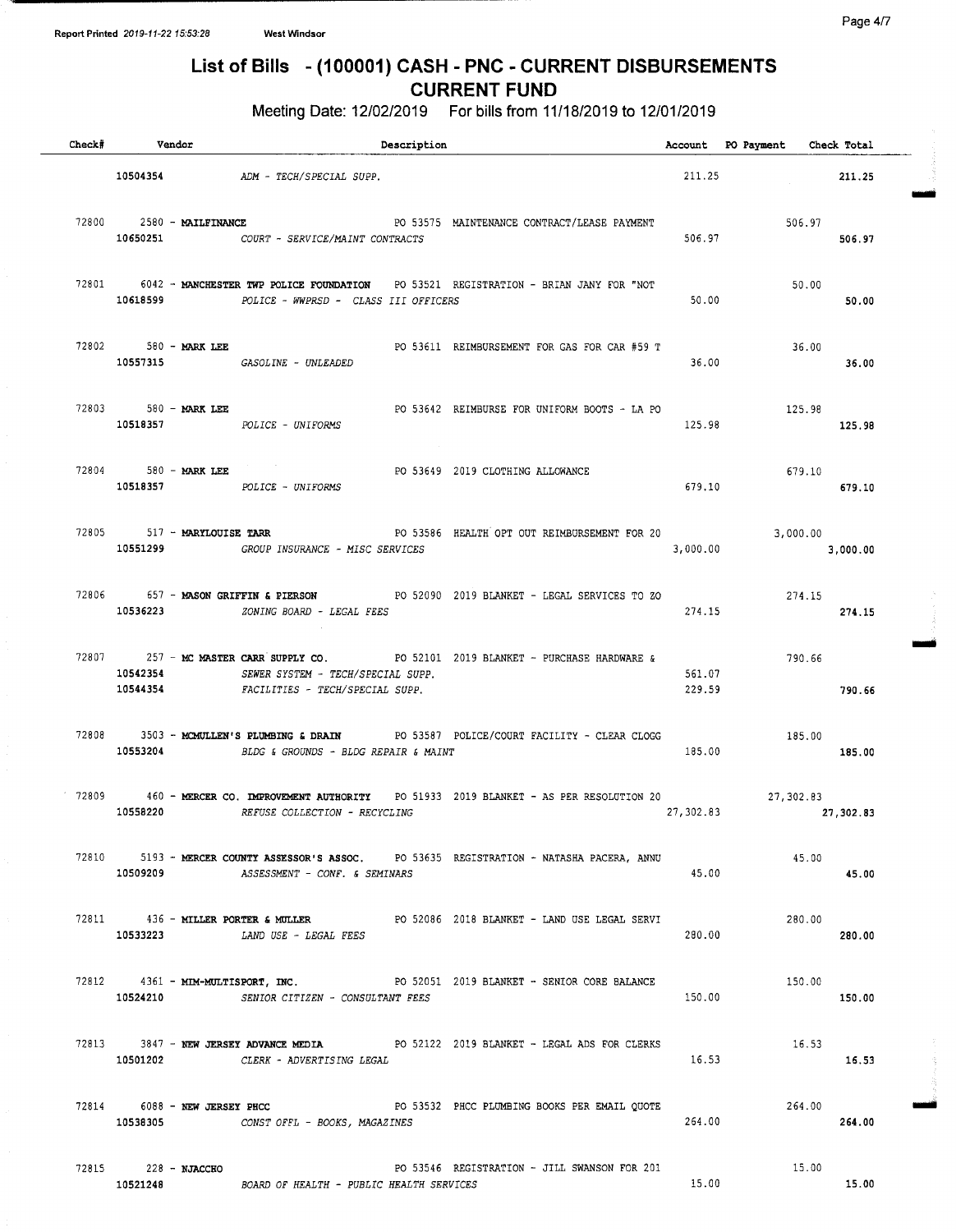aissi

Mossil

mum

# List of Bills - (100001) CASH - PNC - CURRENT DISBURSEMENTS CURRENT FUND

| Check# | Vendor                                   | Description                                                                                                                                                             |                       | Account PO Payment                  | Check Total         |
|--------|------------------------------------------|-------------------------------------------------------------------------------------------------------------------------------------------------------------------------|-----------------------|-------------------------------------|---------------------|
|        | 72816 727 - NOREEN TENAGLIA              | REIMBURSE FOR EYE EXAM AND/OR CORRE                                                                                                                                     |                       | 450.00                              |                     |
|        | 10551280                                 | GROUP INSURANCE - VISION CARE                                                                                                                                           | 450.00                |                                     | 450.00              |
|        |                                          | 72817 286 - PACKET MEDIA LLC PO 52414 2019 BLANKET - LEGAL NOTICES FOR PL<br>10536202 ZONING BOARD - ADVERTISING - LEGAL                                                | 22.05                 | 22.05                               | 22.05               |
|        |                                          | 72818 4162 - PUBLIC SAFETY UNLIMITED, LLC PO 53039 UNIFORM ITEMS FOR EDWARD MCQUADE -<br>10518357 POLICE - UNIFORMS                                                     | 258.00                | 258.00                              | 258.00              |
|        | 10518357                                 | 72819 4162 - PUBLIC SAFETY UNLIMITED, LLC PO 53460 BATES LIGHT MEN'S LEATHER CHUKKA SH<br>POLICE - UNIFORMS                                                             | 130.00                | 130.00                              | 130.00              |
|        | 10518357                                 | 72820 4162 - PUBLIC SAFETY UNLIMITED, LLC PO 53550 SLIDING D RINGS, PLAIN WITH BRASS -<br>POLICE - UNIFORMS                                                             | 700.00                | 700.00                              | 700.00              |
|        |                                          | 72821 4162 - PUBLIC SAFETY UNLIMITED, LLC PO 53567 MULW-11 PREMIUM CONCEALABLE BODY AR<br>10618599 POLICE - WWPRSD - CLASS III OFFICERS                                 | 790.00                | 790.00                              | 790.00              |
|        | 10556215<br>10556277                     | 72822 379 - PUBLIC SERVICE ELECTRIC & GAS PO 52021 2019 BLANKET - ELECTRIC/GAS & STREE<br>UTILITY EXPENSES - ELECTRIC/NATURAL GAS<br>UTILITY EXPENSES - STREET LIGHTING | 24,044.00             | 54, 948.31<br>30, 904.31 54, 948.31 |                     |
|        |                                          | 72823 5061 - QUENCH USA, INC. PO 52033 2019 BLANKET - MONTHLY COOLER (14)<br>10553354 BLDG & GROUNDS - TECH/SPECIAL SUPP.                                               | 420.00                | 420.00                              | 420.00              |
|        |                                          | 72824 2317 - RANDOLPH BANNERMAN<br>PO 52249 2019 BLANKET - CJCOA LUNCH MEETING<br>10538272 CONST OFFL - TRAINING/EDUCATIONAL                                            | 15.00                 | 15.00                               | $\sim 100$<br>15.00 |
|        | 72825 2526 - RIGGINS INC.<br>10557307    | PO 52046 2019 BLANKET - DELIVERY OF DIESEL &<br><i>GASOLINE - DIESEL FUEL</i><br>10557315 GASOLINE - UNLEADED                                                           | 3, 217.16<br>5,365.18 | 8,582.34<br>8,582.34                |                     |
|        | 72826 6064 - RITA M. BERGEN<br>10534250  | PO 53392 2019 BLANKET - PLANNING BOARD RECOR<br>PLANNING BOARD - RECORDING SECRETARY                                                                                    | 150.00                | 150.00                              | 150.00              |
|        | 72827 4548 - ROBBIE BAILEY               | PO 52253 2019 BLANKET - CJCOA LUNCH MEETING<br>10538272 CONST OFFL - TRAINING/EDUCATIONAL                                                                               | 15.00                 | 15.00                               | 15.00               |
|        | 72828 522 - ROBERT GAROFALO              | PO 53592 2019 CLOTHING ALLOWANCE - JC PENNY<br>10518357 POLICE - UNIFORMS                                                                                               | 350.00                | 350.00                              | 350.00              |
|        | 72829 4157 - ROSHANE ALVAREZ<br>10514272 | PO 53618 REIMBURSEMENT FOR FIRE INSPECTOR RE<br>EMERGENCY SERVICES - TRAINING/EDUCA.                                                                                    | 91.00                 | 91.00                               | 91.00               |
|        | $72830$ $1667 -$ RUSS JOHNSON            | PO 52047 2019 BLANKET - ART WATERCOLOR CLASS<br>10524210 SENIOR CITIZEN - CONSULTANT FEES                                                                               | 400.00                | 400.00                              | 400.00              |
|        | 72831 2277 - SCOTT HASSON<br>10538272    | PO 52248 2019 BLANKET - CJCOA LUNCH MEETING<br>CONST OFFL - TRAINING/EDUCATIONAL                                                                                        | 15.00                 | 15.00                               | 15.00               |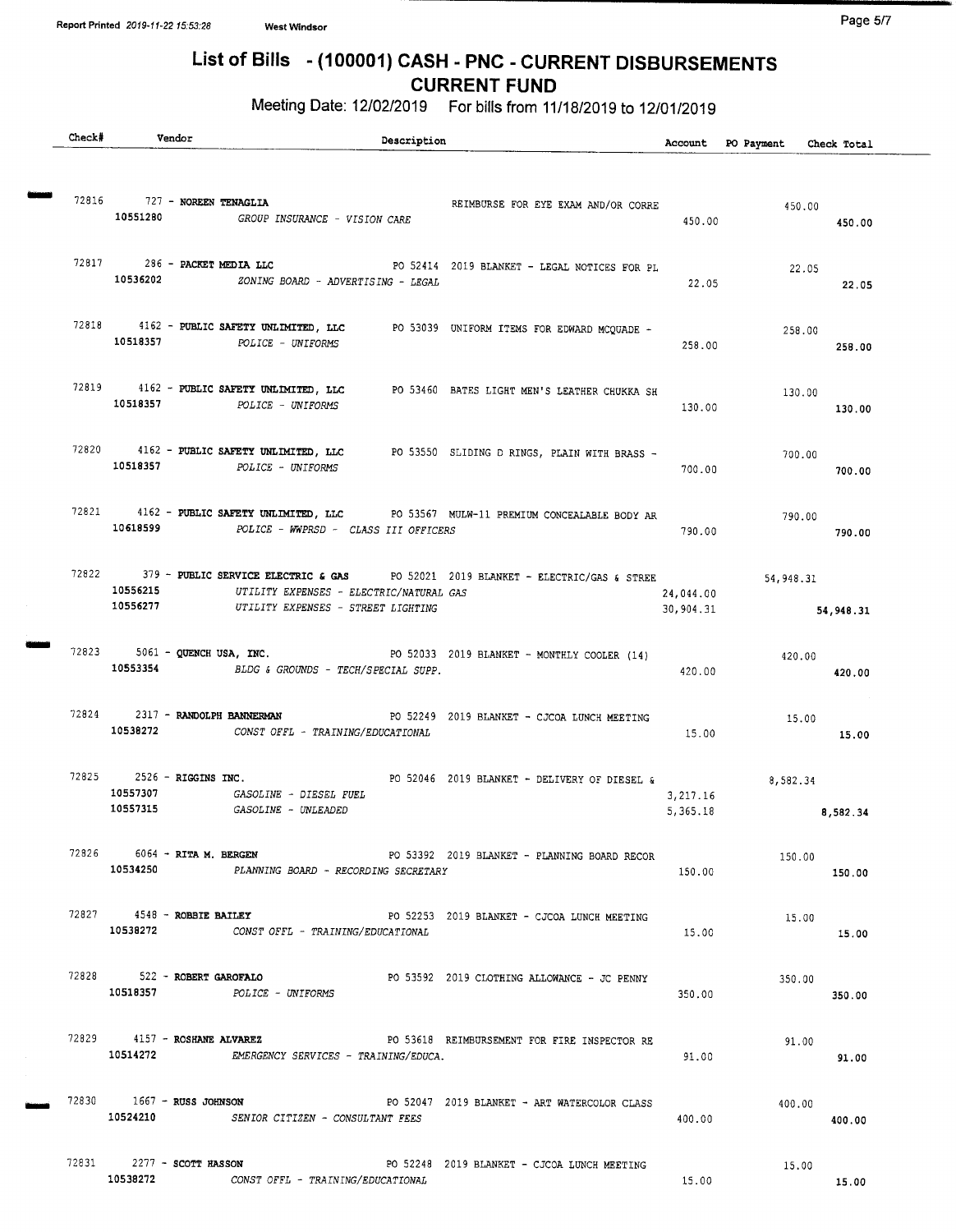# List of Bills - ( 100001) CASH - PNC - CURRENT DISBURSEMENTS CURRENT FUND

Meeting Date: 12/02/2019 For bills from 11/18/2019 to 12/01/2019

| Check# | Vendor                                            | Description                                                        |                                                                                                 |        | Account PO Payment Check Total            |        |
|--------|---------------------------------------------------|--------------------------------------------------------------------|-------------------------------------------------------------------------------------------------|--------|-------------------------------------------|--------|
|        |                                                   | 10544354 FACILITIES - TECH/SPECIAL SUPP.                           | 72832 4660 - SITE ONE LANDSCAPE SUPPLY PO 52206 2019 BLANKET - PURCHASE ROADSIDE MA 2,016.84    |        | 2,016.84 2,016.84                         |        |
|        |                                                   | 10542266 SEWER SYSTEM - TECH/SPEC EQUIP MAINT                      | 72833 304 - STEVENSON SUPPLY CO. INC. 2019 BLANKET - PURCHASE SUPPLIES & 304 - STEVENSON 995.00 | 495.00 | 495.00                                    |        |
|        |                                                   | 10518354 POLICE - TECH/SPECIAL SUPP.                               | 72834 5735 - THE GREEN LEAF PET RESORT & HOTEL PO 53595 BOARDING OF K-9 HODGE 9/27/19 & K-9     | 194.00 | 194.00<br>194.00                          |        |
|        | 10518357 POLICE - UNIFORMS                        |                                                                    | 72835 3289 - THEODORE HOJNACKI THEORY CONSIDER POSS AND REIMBURSE FOR UNIFORM BOOTS - AMERI     |        | $103.99$ 103.99                           |        |
|        | 72836 848 - THOMAS POLINO                         | 10538272 CONST OFFL - TRAINING/EDUCATIONAL                         | PO 52241 2019 BLANKET - CJCOA LUNCH MEETING                                                     | 15.00  | 15.00                                     | 15.00  |
|        |                                                   | 10542302 SEWER SYSTEM - ASPHALT                                    | 72837 1457 - TRAP ROCK INDUSTRIES PO 52208 2019 BLANKET - HOT MIX ASPHALT (HMA                  | 160.85 | 160.85<br>160.85                          |        |
|        |                                                   | 10544251 FACILITIES - SERVICE/MAINT CONTRACTS                      | 72838 2916 - TRUGREEN 2019 2019 BLANKET - SPRING & FALL FERTIL 4,500.00                         |        | $4,500.00$ $4,500.00$                     |        |
|        | 72839 381 - VERIZON                               | 10556270 UTILITY EXPENSES - TELEPHONE                              | PO 52024 2019 BLANKET- VARIOUS ACCOUNTS / TE                                                    | 351.85 | 351.85                                    | 351.85 |
|        |                                                   | 10556270 UTILITY EXPENSES - TELEPHONE                              | 72840 1619 - VERIZON WIRELESS 6 2018 2019 BLANKET - A/C#420131698-00001                         | 668.08 | 668.08<br>668.08                          |        |
|        |                                                   | 10530299 ENGINEERING - MISC SERVICES                               | 72841 333 - VITAL COMMUNICATIONS, INC. PO 53581 ELECTRONIC MAILING LABELS PER 10/28             | 300.00 | 300.00<br>300.00                          |        |
|        | 72842 2495 - W. B. MASON COMPANY INC.<br>10504332 | ADM - OFFICE SUPPLIES                                              | PO 53503 ASSORTED CALENDARS - PER 10/15 EMAI                                                    | 655.99 | 655.99                                    | 655.99 |
|        |                                                   | 10501354 CLERK - TECH/SPECIAL SUPP.                                | 72843 2495 - W. B. MASON COMPANY INC. PO 53509 BLACK HEAVY DUTY EASEL - PER 10-09-              | 126.26 | 126.26                                    | 126.26 |
|        | 10540332                                          | PUBLIC WORKS - OFFICE SUPPLIES                                     | 72844 2495 - W. B. MASON COMPANY INC. PO 53531 OFFICE SUPPLIES PER 10/21 QUOTE BY               | 90.45  | 90.45                                     | 90.45  |
|        |                                                   | 10505354 MAYOR - TECH/SPECIAL SUPP.                                | 72845 2495 - W. B. MASON COMPANY INC. PO 53559 AWARD PLAQUES / CERTIFICATES / JACK              | 119.26 | 119.26                                    | 119.26 |
|        |                                                   | 72846 544 - WEST WINDSOR PLAINSBORO<br>101450 SCHOOL TAXES PAYABLE | SCHOOL TAX DUE 12/11/19                                                                         |        | 8,633,521.00<br>8,633,521.00 8,633,521.00 |        |
|        | 72847 881 - WILLIAM BASTEDO                       |                                                                    | REIMBURSE FOR EYE EXAM AND/OR CORRE                                                             | 412.00 | 412.00                                    | 412.00 |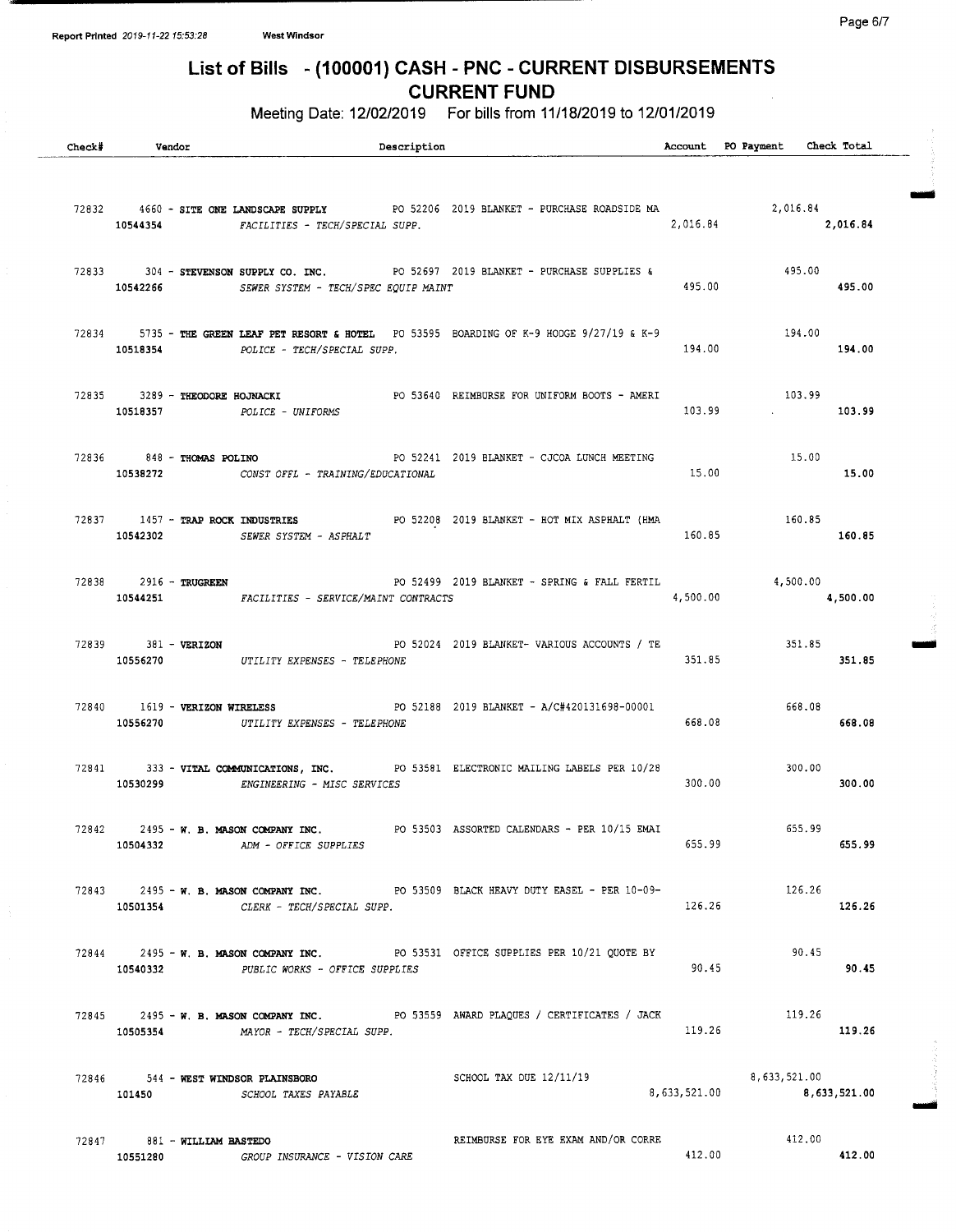. . . . . . . .

w

 $\alpha$  , and  $\beta$  , and  $\beta$  and  $\alpha$ 

 $\sim$   $\pm$ 

# List of Bills - (100001) CASH - PNC - CURRENT DISBURSEMENTS CURRENT FUND

| Check# | Vendor                                     | Description                                   |                                              | Account  | PO Payment | Check Total  |
|--------|--------------------------------------------|-----------------------------------------------|----------------------------------------------|----------|------------|--------------|
| 72848  | 841 - WILLIAM PICKEL<br>10538272           | PO 52242<br>CONST OFFL - TRAINING/EDUCATIONAL | 2019 BLANKET - CJCOA LUNCH MEETING           | 30.00    | 30.00      | 30.00        |
| 72849  | 1471 - WINDSOR CAR WASH<br>10518278        | POLICE - VEHICLE REPAIR                       | PO 52186 2019 BLANKET - MONTHLY CAR WASHES   | 108.00   | 108.00     | 108.00       |
| 72850  | 3496 - XAVUS SOLUTIONS<br>10524266         | SENIOR CITIZEN - TECH/SPEC EQUIP MAINT        | PO 53537 MYSENIORCENTER ANNUAL MAINTENANCE 1 | 1,700.00 | 1,700.00   | 1,700.00     |
|        | TOTAL                                      |                                               |                                              |          |            | 8,793,067.57 |
|        | Total to be paid from Fund 10 CURRENT FUND |                                               | 8,793,067.57                                 |          |            |              |
|        |                                            |                                               | 8,793,067.57                                 |          |            |              |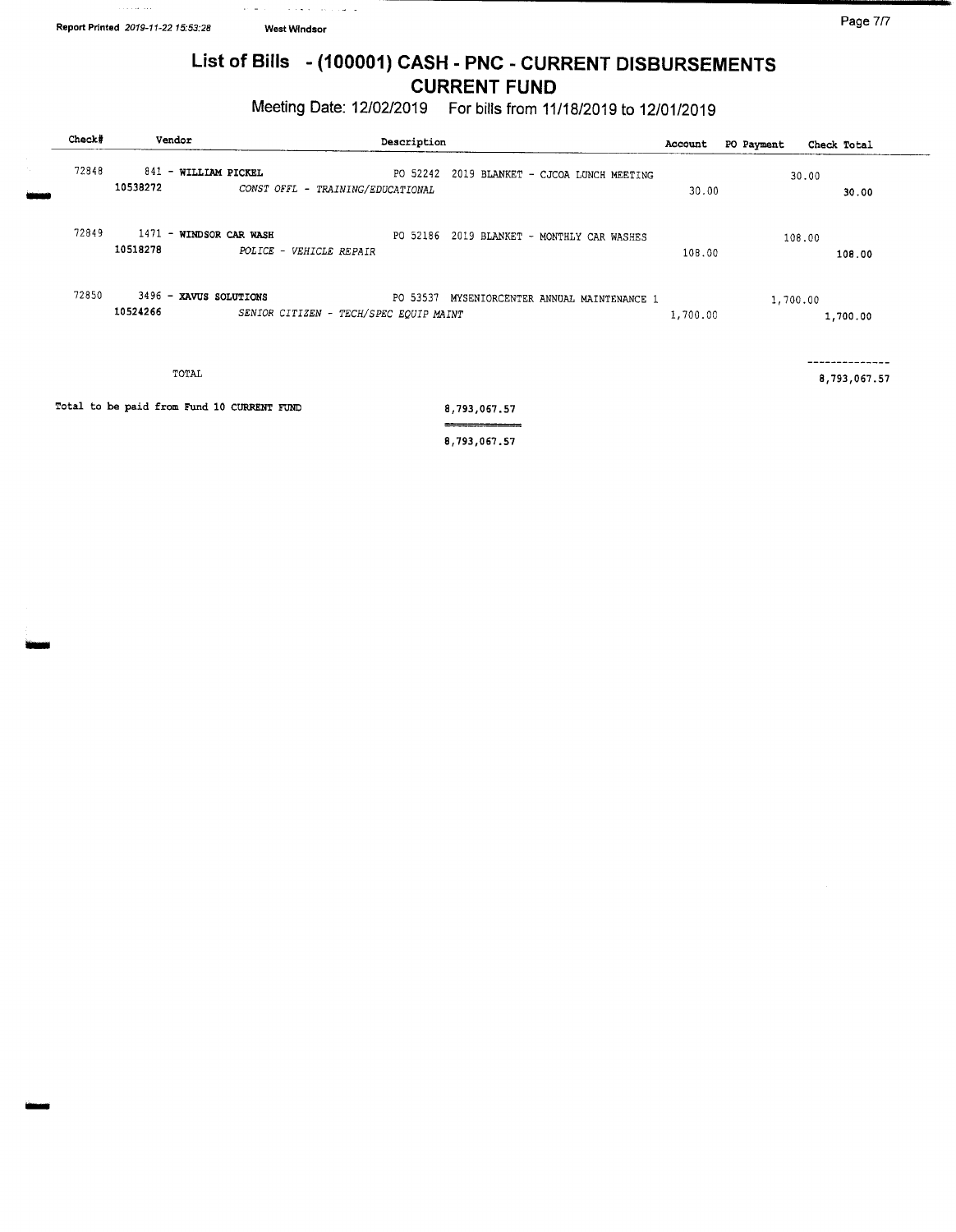## List of Bills - (400001) CASH - PNC BANK CAPITAL FUND

Meeting Date: 12/02/2019 For bills from 11/18/2019 to 12/01/2019

| Check# Vendor                                  | Description                                                                                                                                                        |                       | Account PO Payment Check Total     |            |
|------------------------------------------------|--------------------------------------------------------------------------------------------------------------------------------------------------------------------|-----------------------|------------------------------------|------------|
|                                                | 12483 382 - ACT ENGINEERS INC. PO 50698 BLANKET AS PER RESOLUTION 2018-R11 660.00<br>405201721008 ROADWAY IMPROVEMENTS                                             | 660.00                |                                    | 660.00     |
| 405201506008                                   | 12484 382 - ACT ENGINEERS INC. 2019-BLANKET AS PER RESOLUTION 2019-R118 3,540.30<br>TRAFFIC SAFETY IMPRV HAZARD MITIGATION                                         | 3,540.30              |                                    | 3,540.30   |
|                                                | 12485 382 - ACT ENGINEERS INC. PO 53183 BLANKET AS PER RESOLUTION 2019-R163<br>405200826008 EMERGENCY SEWER REPAIRS                                                |                       | 14,354.19<br>14, 354.19 14, 354.19 |            |
|                                                | 12486 382 - ACT ENGINEERS INC. 20 20 53185 BLANKET AS PER RESOLUTION 2019-R164 2,102.50<br>405201413009 TRAFFIC SAFETY IMPRV HAZARD MITIGATION                     | 2,102.50              |                                    | 2,102.50   |
|                                                | 12487 2521 - ALL HANDS FIRE EQUIPMENT PO 52391 2019 BLANKET - PROTECTIVE EQUIPMENT<br>405201721016 EMERGENCY SERVICES - ACQ. OF EQUIPMENT                          | 534.84                | $534.84$<br>534.84                 |            |
|                                                | 12488 3061 - BANC3 INC. THE RESOLUTION 2018-R196<br>405201721008 ROADWAY IMPROVEMENTS                                                                              |                       | 4,080.00<br>4,080.00 4,080.00      |            |
|                                                | 12489 1759 - CDW GOVERNMENT INC. PO 53377 STARNET NBD TRAINING CREDIT - PER Q 4,880.00<br>405201918001 NETWORK/COMPUTERS/PRINTERS/SCANNERS                         | 1,880.00              |                                    | 1,880.00   |
| $12490$ $1759$ - CDW GOVERNMENT INC.           | PO 53554 AS PER RESOLUTION 2019-R229 PURCHAS<br>405200811014 HS - SENIOR CTR - OFFICE/COMPUTER EQUIP                                                               | 3,675.00              | 3,675.00                           | 3,675.00   |
|                                                | 12491 6086 - ENVIRONMENTAL HEALTH INVESTIGATIONS, INC. PO 53528 ASBESTOS/MOLD INVESTIGATION & TESTI 6,455.00<br>405201815002 MUNICIPAL ADMINISTRATION BUILDING GI  | 6,455.00              |                                    | 6,455.00   |
|                                                | 12492 4083 - NEW JERSEY FIRE EQUIPMENT PO 53144 14' & 16' DUO-SAFETY ROOF LADDERS -<br>405201815019 FIRE & EMERGENCY SERVICES - EQUIPMENT                          | 893.00                | 893.00                             | 893.00     |
| 405201720001                                   | PO 52431 BLANKET AS PER RES 2019-R055 LANDSC<br>12493 5123 - ON-SITE LANDSCAPE MANAGEMENT<br>PUBLIC LAND MAINTENANCE                                               |                       | 1,532.50<br>1,532.50               | 1,532.50   |
|                                                | 12494 5104 - PARKER MCCAY P.A. PO 53299 LEGAL SERVICES ASSOCIATED W/ACQUIST<br>405201917006 OS LAND ACQ. - CONSULTANT FEES                                         | 30.00                 | 30.00                              | 30.00      |
| 401230                                         | PO 50543 BLANKET AS PER RESOLUTION 2018-R091 13,573.30<br>12495 5147 - SUNSET CREATIONS INC.<br>RETAINAGE ON CONTRACTS<br>405201721010 TRAFFIC SAFETY IMPROVEMENTS | 3,088.30<br>10,485.00 |                                    | 13,573.30  |
| 405201815014                                   | 12496 5147 - SUNSET CREATIONS INC. 20 20 23430 BLANKET AS PER RESOLUTION 2019-R213 2056 105,423.50<br>TRAFFIC SAFETY IMPROVEMENTS                                  | 105,423.50            |                                    | 105,423.50 |
| 12497 1891 - THE SPIEZLE GROUP<br>405201721006 | PO 52707 BLANKET AS PER RESOLUTION 2019-R085<br>MUNICIPAL COMPLEX RENOVATIONS<br>405201815010 MUNICIPAL COMPLEX RENOVATIONS                                        | 3,722.70<br>17,602.30 | 21,325.00                          | 21,325.00  |
| 405200826002                                   | 12498 1362 - VAN CLEEF ENGINEERING PO 51546 BLANKET AS PER RESOLUTION 2018-R236<br>SANITARY SEWER LINE UPGRADES                                                    | 4,657.50              | 4,657.50                           | 4,657.50   |

Page 1/2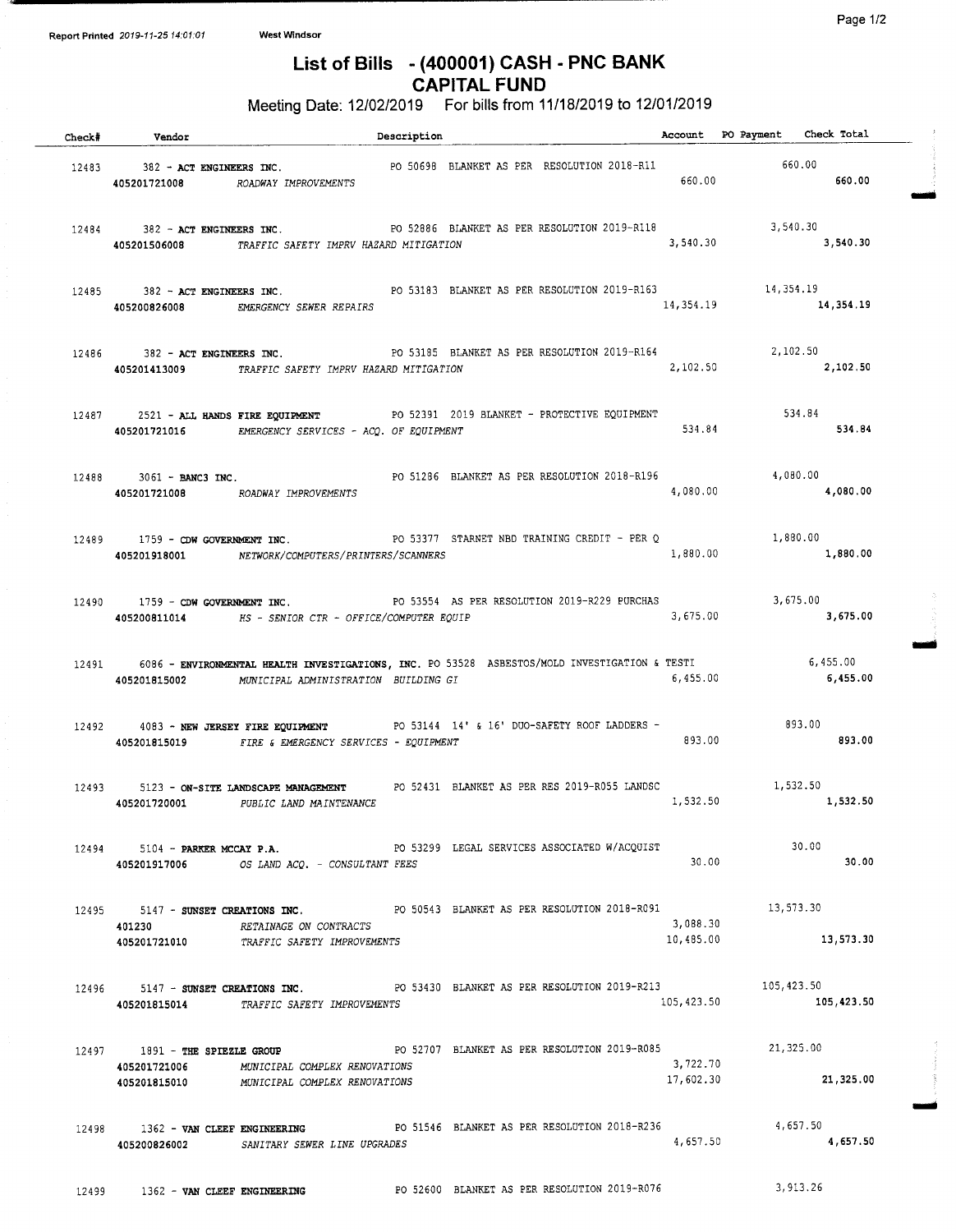## Page 2/2

## List of Bills - (400001) CASH - PNC BANK CAPITAL FUND

| <b>Check#</b> | Vendor                                       |                      | Description |                                    | Account  | PO Payment | Check Total |
|---------------|----------------------------------------------|----------------------|-------------|------------------------------------|----------|------------|-------------|
|               | 405201721008                                 | ROADWAY IMPROVEMENTS |             |                                    | 3,913.26 |            | 3,913.26    |
| 12500         | 1362 - VAN CLEEF ENGINEERING<br>405201721008 | ROADWAY IMPROVEMENTS | PO 52601    | BLANKET AS PER 2019-R077 SURVEYING | 1,263.26 | 1,263.26   | 1,263.26    |
|               | TOTAL                                        |                      |             |                                    |          |            | 189,893.15  |
|               | Total to be paid from Fund 40 CAPITAL FUND   |                      |             | 189,893.15<br>________________     |          |            |             |
|               |                                              |                      |             | 189,893.15                         |          |            |             |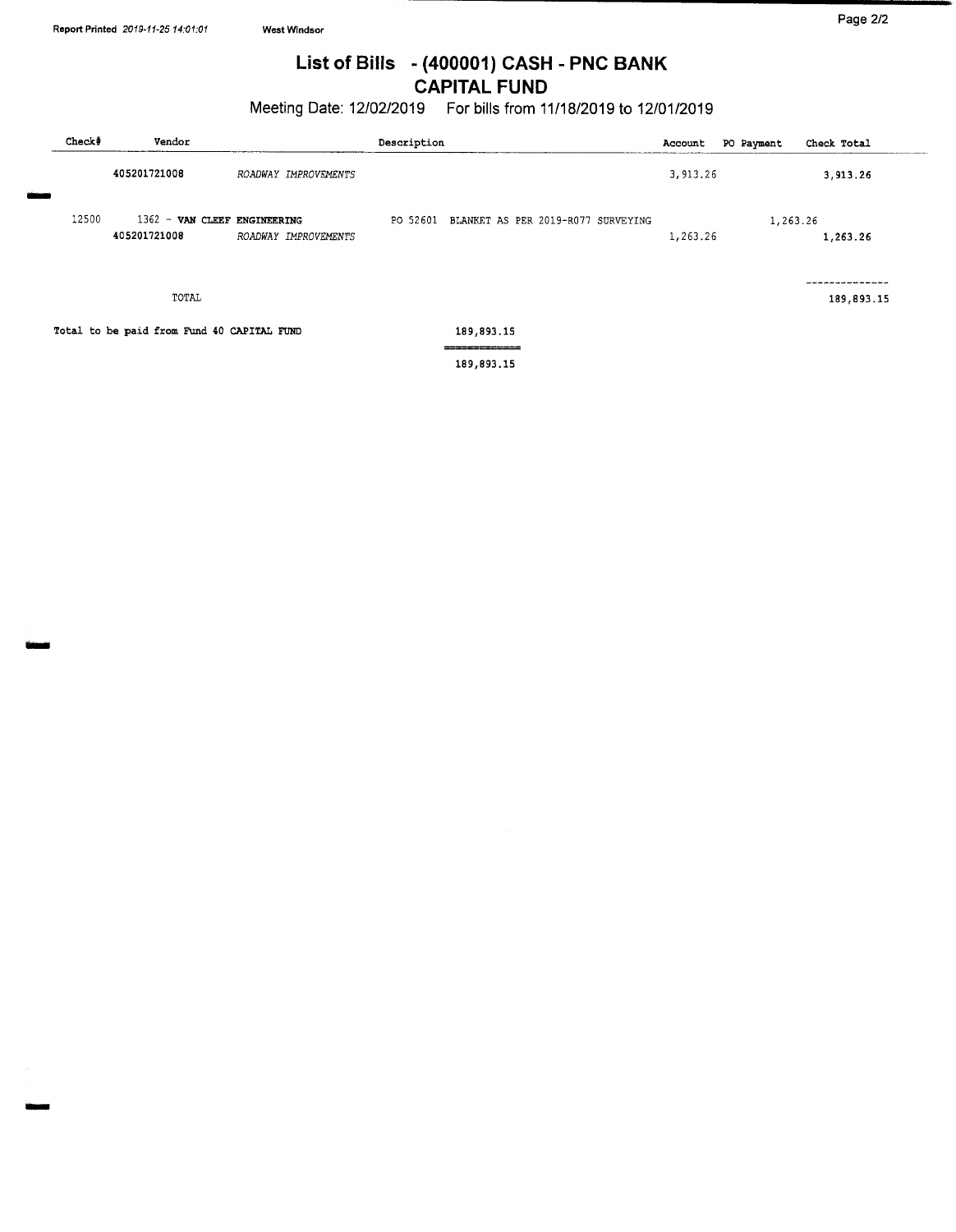## List of Bills - ( 120001) CASH - TRUST MM PNC TRUST OTHER

Meeting Date: 12/02/2019 For bills from 11/18/2019 to 12/01/2019

| Check# Vendor                                  | Description                                                                                                                      |           | Account PO Payment Check Total                  |           |
|------------------------------------------------|----------------------------------------------------------------------------------------------------------------------------------|-----------|-------------------------------------------------|-----------|
| 6985 2678 - ARORA & ASSOCIATES                 | DEVELOPMENT PLAN REVIEW<br>121234 DEVELOPMENT PLAN REVIEW ESCROW -L122                                                           |           | 6,045.00<br>$6,045.00$ 6,045.00                 |           |
|                                                | 6986 4702 - BURGIS ASSOCIATES, INC. THE DEVELOPMENT PLAN REVIEW<br>121234 DEVELOPMENT PLAN REVIEW ESCROW -L122                   |           | 3, 112.50<br>$3,112.50$<br>3,112.50<br>3,112.50 |           |
|                                                | 6987 5957 - FAIL SAFE TESTING 69 PO 53168 ANNUAL APPLIANCE, FIRE HOSE, SUCTIO<br>121432 UNIFORM FEE FIRE CODE FIREFIGHTERS -L160 | 11,601.96 | 11,601.96<br>11,601.96                          |           |
|                                                | 6988 3352 - JOANNA M. PERILLI PO 53574 10/30/19-12:45PM SESSION CONFLICT/<br>121364 PUBLIC DEFENDER TRUST -L150                  | 200.00    | 200.00                                          | 200.00    |
| 121364                                         | 6989 5773 - LAUREN E. SCARDELLA, ESQ. PO 53588 SUBSTITUTE PUBLIC DEFENDER ON 10/30<br>PUBLIC DEFENDER TRUST -L150                | 400.00    | 400.00<br>400.00                                |           |
| 6990 911 - LOWES                               | PO 52366 2019 BLANKET - SUPPLIES A/C# 9900-7<br>121431 UNIFORM FEE FIRE CODE LOCAL -L159                                         | 51.19     | 51.19<br>51.19                                  |           |
|                                                | 6991 657 - MASON GRIFFIN & PIERSON BEVELOPMENT PLAN REVIEW<br>121234 DEVELOPMENT PLAN REVIEW ESCROW -L122                        | 171.00    | 171.00                                          | 171.00    |
| 6992 436 - MILLER PORTER & MULLER              | DEVELOPMENT PLAN REVIEW<br>121234 DEVELOPMENT PLAN REVIEW ESCROW -L122                                                           | 5,351.25  | 5,351.25<br>5, 351.25                           |           |
|                                                | 6993 5104 - PARKER MCCAY P.A. SERIES AND DEVELOPMENT INSPECTION FEE<br>121233 DEVELOPMENT INSPEC. FEE ESCROW -L102               | 1,620.00  | 1,620.00<br>1,620.00                            |           |
|                                                | 6994 2633 - TIMOTHY LYNCH CONTROL 20053594 REIMBURSEMENT OF ANNUAL MEMBERSHIP<br>121431 UNIFORM FEE FIRE CODE LOCAL -L159        | 315.00    | 315.00<br>315.00                                |           |
| 6995 4210 - UL LLC                             | PO 52915 ANNUAL TESTING OF GROUND LADDERS &<br>121432 UNIFORM FEE FIRE CODE FIREFIGHTERS -L160                                   | 4,859.45  | $4,859.45$<br>$4,859.45$<br>$4,859.45$          |           |
| 6996 1362 - VAN CLEEF ENGINEERING<br>121233    | DEVELOPMENT INSPECTION FEE<br>DEVELOPMENT INSPEC. FEE ESCROW -L102                                                               | 23,933.00 | 23,933.00                                       | 23,933.00 |
| 6997 1362 - VAN CLEEF ENGINEERING<br>121234    | DEVELOPMENT PLAN REVIEW<br>DEVELOPMENT PLAN REVIEW ESCROW -L122                                                                  | 4,332.50  | 4,332.50                                        | 4,332.50  |
| 6998 743 - WEST WINDSOR CURRENT FUND<br>121234 | PLAN REVIEW (DUE TO CURRENT)<br>DEVELOPMENT PLAN REVIEW ESCROW -L122                                                             | 11,982.14 | 11,982.14                                       | 11,982.14 |
| 121233 and the state of $\sim$                 | 6999 743 - WEST WINDSOR CURRENT FUND 100 1NSPECTION FEES (DUE TO CURRENT)<br>DEVELOPMENT INSPEC. FEE ESCROW -L102                | 3,723.99  | 3,723.99                                        | 3,723.99  |
| TOTAL                                          |                                                                                                                                  |           |                                                 | 77,698.98 |

Total to be paid from Fund 12 TRUST OTHER 77, 698.98

Page 1/1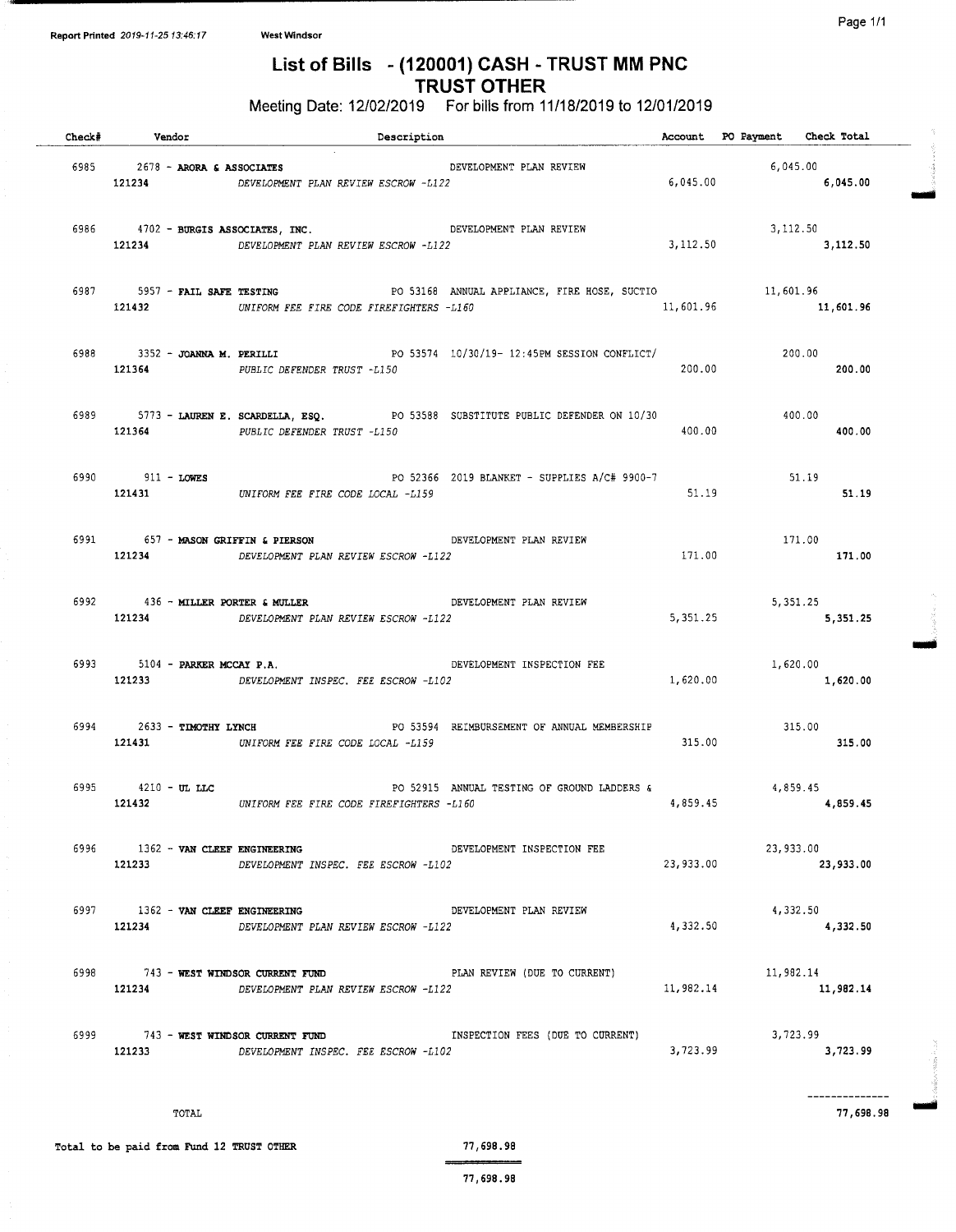# List of Bills - (170001) CASH - PNC - RECREATION CHECKING RECREATION COMMISSION

Meeting Date: 12/02/2019 For bills from 11/18/2019 to 12/01/2019

| Check# | Vendor                                                  | Description                                |                                     | Account          | PO Payment | Check Total |
|--------|---------------------------------------------------------|--------------------------------------------|-------------------------------------|------------------|------------|-------------|
| 22104  | 2583 - GARDEN STATE FIREWORKS<br>17507416               | TREE LIGHTING CEREMONY                     | FIREWORKS DISPLAY TREE LIGHTING 12/ | 5,000.00         | 5,000.00   | 5,000.00    |
| 22105  | 972 - KEN JACOBS<br>17506301                            | ADMINISTRATIVE                             | TRAVEL EXPENSE - NOVEMBER 2018      | 225.00           | 225.00     | 225.00      |
| 22106  | 4052 - WEST WINDSOR- PLAINSBORO<br>17504116<br>17504104 | ADULT VOLLEYBALL<br>ADULT MEN'S BASKETBALL | INV#3590 & #3591 FALL VOLLETBALL &  | 105.00<br>120.00 | 225.00     | 225.00      |
| 22107  | 5686 - XIULI XUAN<br>17503193                           | YOUTH ROBOTICS SUMMER                      | REUND FOR JIAXUAN FU - ROBOTICS CAM | 200.00           | 200.00     | 200.00      |

TOTAL

Immo

4

5, 650. 00

--------------

Total to be paid from Fund <sup>17</sup> RECREATION COMMISSION 5, 650. <sup>00</sup>

5, 650. 00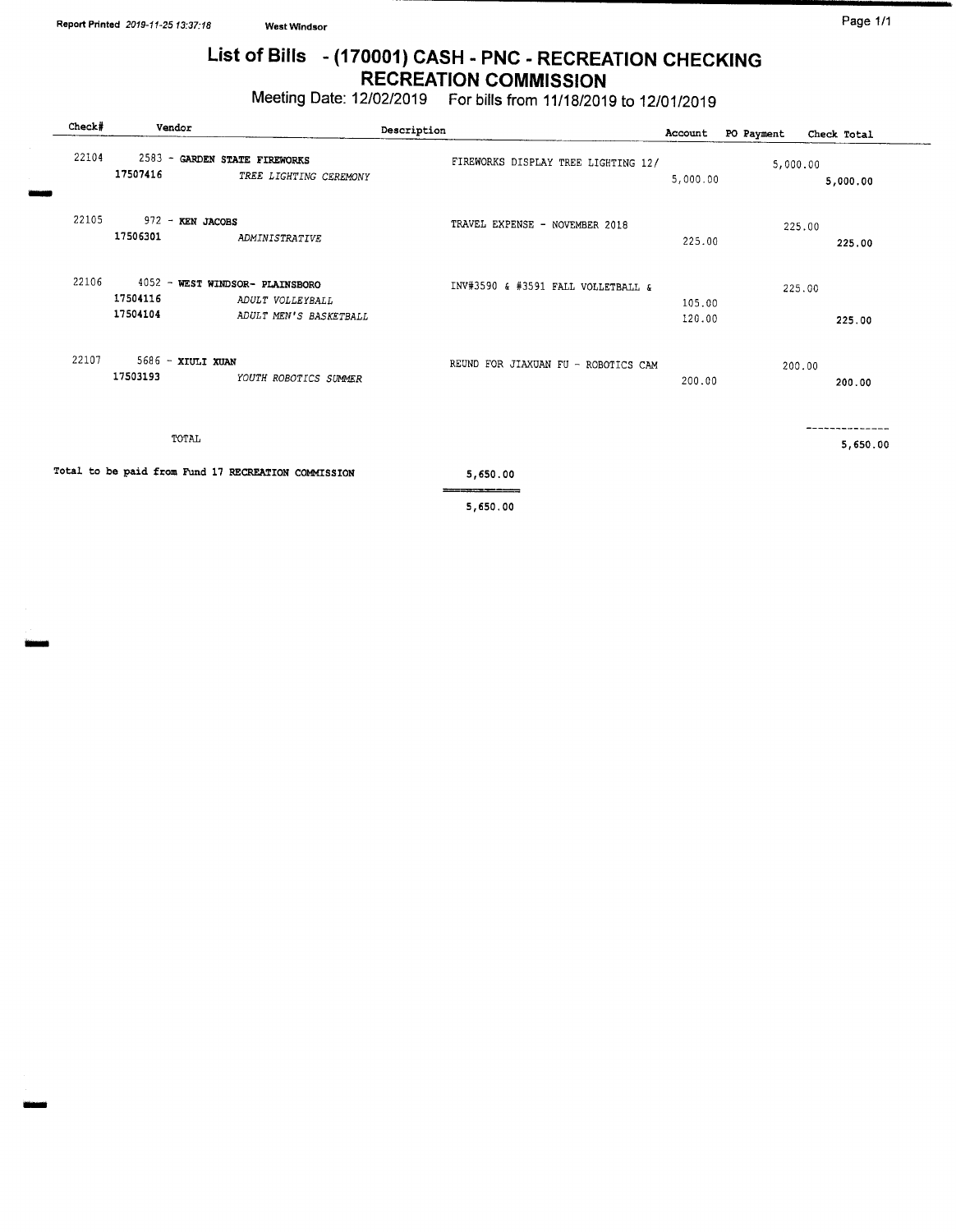# List of Bills - (260001) Cash-Pool Utility Operating POOL OPERATING FUND

Meeting Date: 12/02/2019 For bills from 11/18/2019 to 12/01/2019

| Check# | Vendor                                  | Description                                                                      |                                     | Account  | PO Payment | Check Total |
|--------|-----------------------------------------|----------------------------------------------------------------------------------|-------------------------------------|----------|------------|-------------|
| 5659   | 1841 - AQUATIC SERVICE INC.<br>26501210 | PO 53589<br>Other Expenses-Consultant Fees                                       | WATER HEATER AND LAP POOL CHLORINAT | 1,164.36 | 1,164.36   | 1,164.36    |
| 5660   | 1873 - BUCKMANS INC.<br>26501354        | PO 52641<br>Other Expenses-Tech/Spec Supplies                                    | 2019 BLANKET POOL CHEMICALS AND SAN | 7,194.85 | 7,194.85   | 7,194.85    |
| 5661   | 26501215                                | PO 52020<br>379 - PUBLIC SERVICE ELECTRIC & GAS<br>Other Expenses-Electric & Gas | 2019 BLANKET - POOL ELECTRIC/GAS A  | 4,760.27 | 4,760.27   | 4,760.27    |
| 5662   | $381 - VERIZON$<br>26501270             | PO 52018<br>Other Expenses-Telephone                                             | 2019 BLANKET - TELEPHONE USAGE A/C  | 365.09   | 365.09     | 365.09      |
|        |                                         |                                                                                  |                                     |          |            |             |

 $_{\rm TOTAL}$  13,484.57 and 13,484.57 and 13,484.57 and 13,484.57 and 13,484.57 and 13,484.57 and 13,484.57 and 13,484.57 and 13,484.57 and 13,484.57 and 13,484.57 and 13,484.57 and 13,484.57 and 13,484.57 and 13,484.57 and 1

emme

Total to be paid from Fund 26 POOL OPERATING FUND 13,484.57

13, 484. 57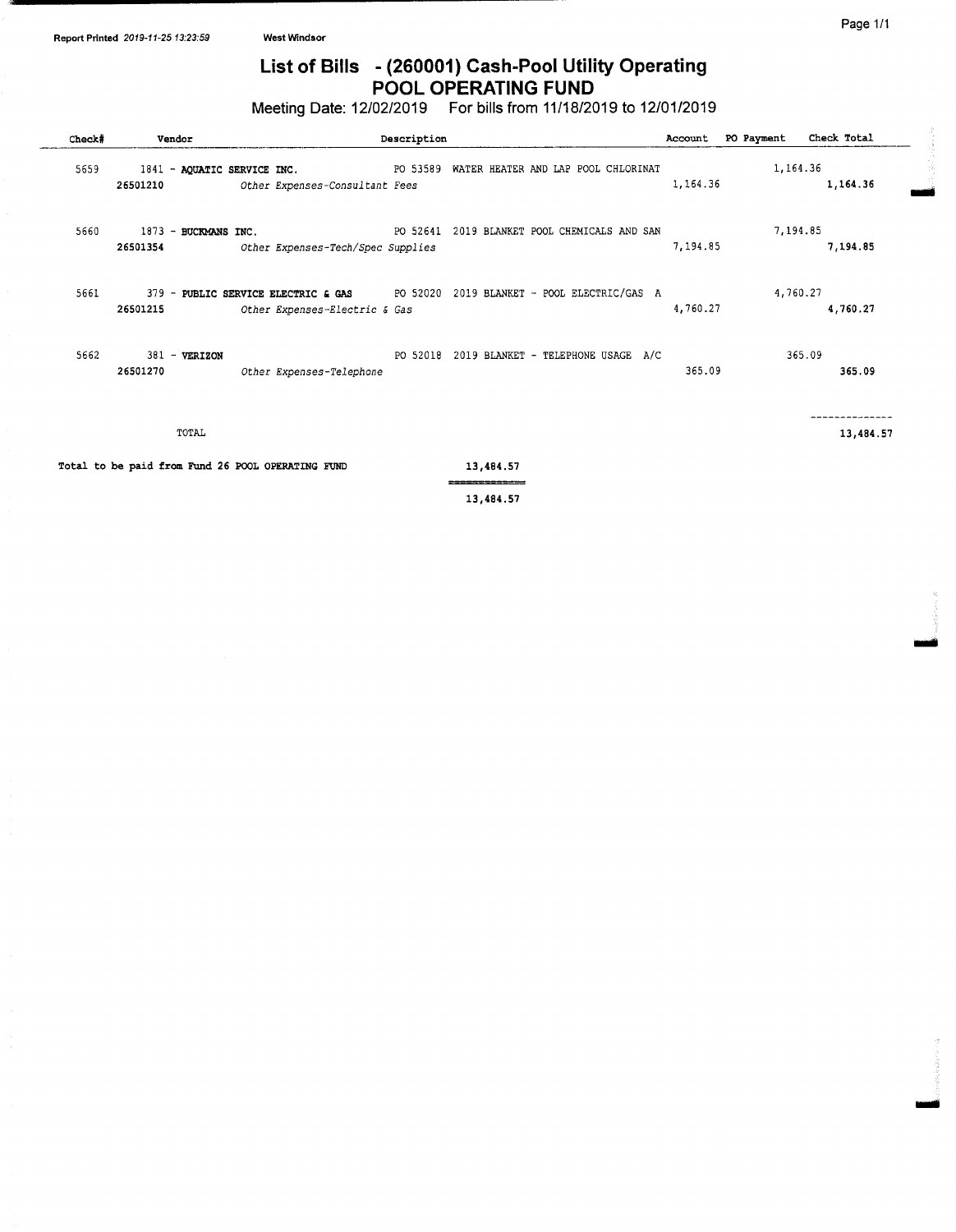<u>Time Simon B</u>

# List of Bills - (120013) CASH - SENIOR CENTER PNC TRUST OTHER

Meeting Date: 12/02/2019 For bills from 11/18/2019 to 12/01/2019

| Check# | Vendor                                    |                                                                   | Description |                                                                         |          | Account PO Payment | Check Total                |
|--------|-------------------------------------------|-------------------------------------------------------------------|-------------|-------------------------------------------------------------------------|----------|--------------------|----------------------------|
| 2971   | 121402                                    | SENIOR CITIZEN CENTER                                             |             | 5155 - A-1 BILLING SERVICES PO 53582 MOTORCOACH COST FOR TRIP TO NYC ON | 1,207.55 | 1,207.55           | 1,207.55                   |
|        | 2972 6094 - KAZUKO PAKRASHI<br>121402     | SENIOR CITIZEN CENTER                                             |             | PO 53597 REIMBURSEMENT FOR TRIP TO LONGWOOD                             | 64.00    | 64.00              | 64.00                      |
| 2973   | 121402                                    | SENIOR CITIZEN CENTER                                             |             |                                                                         | 32.00    | 32.00              | 32.00                      |
|        |                                           | 121402 SENIOR CITIZEN CENTER                                      |             | 2974 4803 - MI JA QUIGLEY PO 53602 TRIP REIMBURSEMENT TO LONGWOOD GARD  | 32.00    | 32.00              | 32.00                      |
|        | 6089 - NANCY COSTA<br>121402              | SENIOR CITIZEN CENTER                                             |             | PO 53556 TRIP REIMBURSEMENT TO KILL A MOCKIN                            | 300.00   | 300.00             | 300.00                     |
|        | 2976 3340 - VIN IYER                      | 121402 SENIOR CITIZEN CENTER                                      |             | PO 52065 2019 BLANKET - ZUMBA DANCE CLASSES                             | 150.00   | 150.00             | 150.00                     |
|        | 121402                                    | SENIOR CITIZEN CENTER                                             |             | 2977 2436 - VINCENT MARINO BOSS600 TRIP REIMBURSEMENT - LONGWOOD GARDE  | 64.00    | 64.00              | 64.00                      |
| 2978   | 121402                                    | 2254 - WWT SENIOR CENTER PETTY CASH ACCT<br>SENIOR CITIZEN CENTER |             | REIMBURSE FOR CK#1939 & CK#1940                                         | 1,318.70 | 1,318.70           | 1,318.70                   |
| 2979   | 5828 - ZAKIA AHMED<br>121402              | SENIOR CITIZEN CENTER                                             |             | PO 53290 2019 BLANKET - OIL PAINTING ART CLA                            | 225.00   | 225.00             | 225.00                     |
|        | TOTAL                                     |                                                                   |             |                                                                         |          |                    | --------------<br>3,393.25 |
|        | Total to be paid from Fund 12 TRUST OTHER |                                                                   |             | 3,393.25                                                                |          |                    |                            |

3, 393. 25